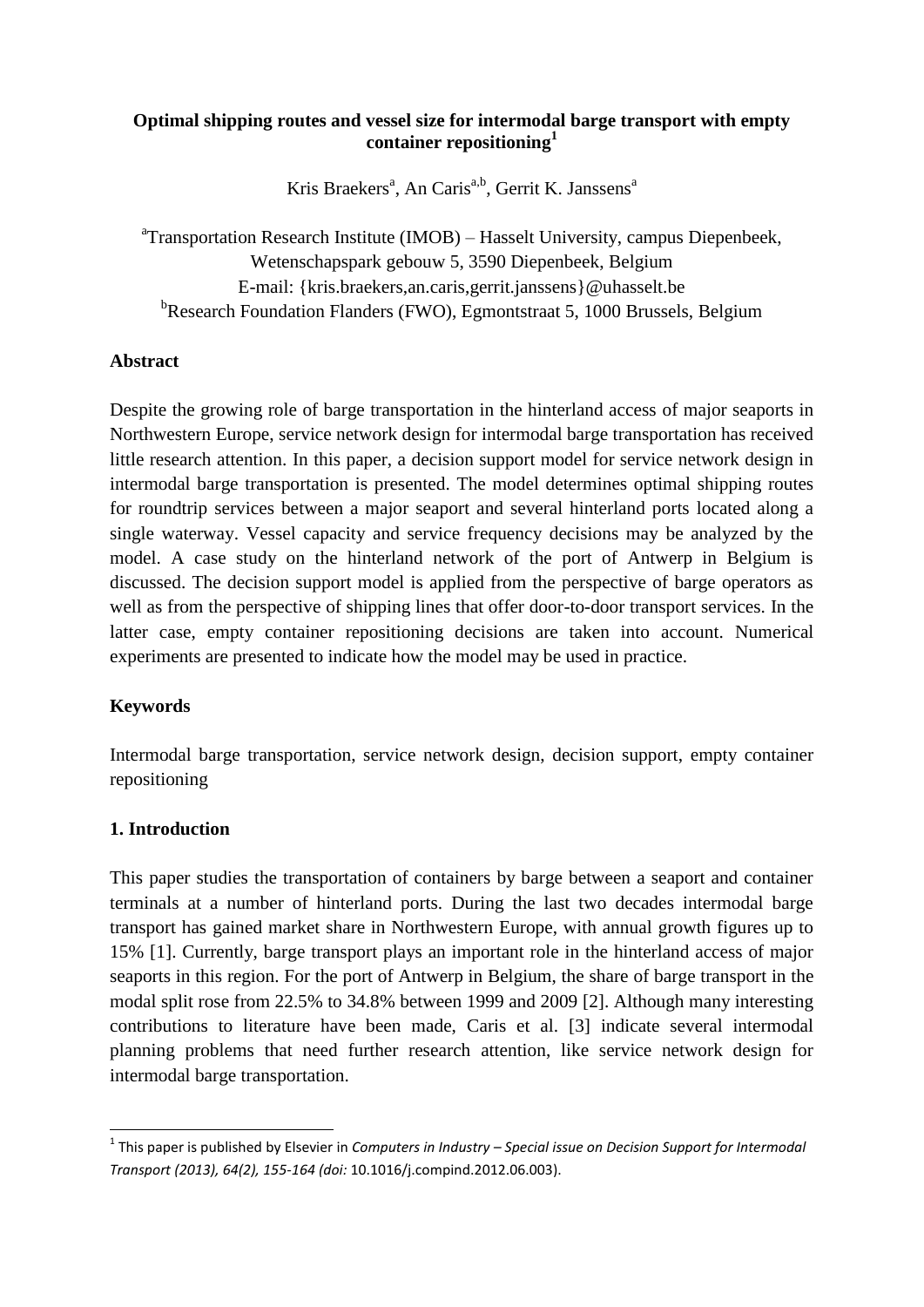Crainic and Laporte [4] state that service network design is an important issue at the tactical decision level for intermodal transportation. It is involved with the selection of routes on which services are offered and the determination of characteristics of each service, particularly its frequency. State-of-the-art reviews on service network design in freight transportation are presented by Crainic [5] and Wieberneit [6]. An overview of models for service network design in intermodal transportation may be found in Crainic and Kim [7]. Research on service network design specifically for intermodal barge transportation is scarce. Main decisions in the context of barge transportation include decisions on shipping routes, vessel capacity and service frequency. Additionally, it may analyzed how and when empty container repositioning needs could be taken into account [5].

Woxenius [8] presents six different types of network design for intermodal transport. For geographical reasons, barge transportation is mainly based on a corridor network or line bundling design: a high-density flow along a artery with short capillary services to nodes off the corridor. Caris et al. [9] consider service network design for such corridor networks in barge transport. The authors study advantages of cooperation between hinterland terminals and different bundling strategies for barge transportation in the hinterland of the port of Antwerp. The feasibility of hub-and-spoke networks in intermodal barge transportation is analyzed by Konings [10]. Groothedde et al. [11] study the design of such a hub-and-spoke network for transporting palletized fast moving consumer goods by barge and road transport. Finally, empty container repositioning in the context of service network design for intermodal barge transportation is studied by Maraš [12]. The author adapts a model introduced by Shintani et al. [13] for service network design in maritime shipping. A mathematical model is proposed to determine the optimal barge shipping route for a single vessel along a linear network while taking empty container repositioning movements into account. Any fraction of transport demand may be satisfied and the start and end port are fixed in advance. Maraš [12] is able find optimal solutions by using commercial software. The author finds the profit maximizing routes for five types of vessels for a single transport demand situation.

In this paper, a decision support model for service network design in the context of containerized barge transportation is proposed. A corridor network design is assumed. This means that vessels bundle freight of several ports located along a single waterway. The model may be used by barge operators or shipping lines that want to charter a vessel to offer regular roundtrip barge services between a number of ports located along a waterway. When considering a roundtrip service, vessel capacity and frequency of roundtrips have to be defined. For each service type (capacity and frequency) the model determines the optimal shipping routes (the ports to be visited) and the number of containers to be transported. The decision maker may use this information to evaluate all possible types of service and choose the best among them. An application on the hinterland network of the port of Antwerp in Belgium is presented. The versatility and flexibility of the model is demonstrated by applying it in two different problem contexts.

First, the model is applied from the perspective of inland barge operators. Assuming transport demand is known and may be foregone, the objective of inland barge operators is to determine roundtrip barge services which maximize profits. Inland barge operators generally do not operate an own fleet of containers and are therefore not concerned with empty container repositioning needs. Second, the model is applied from the perspective of shipping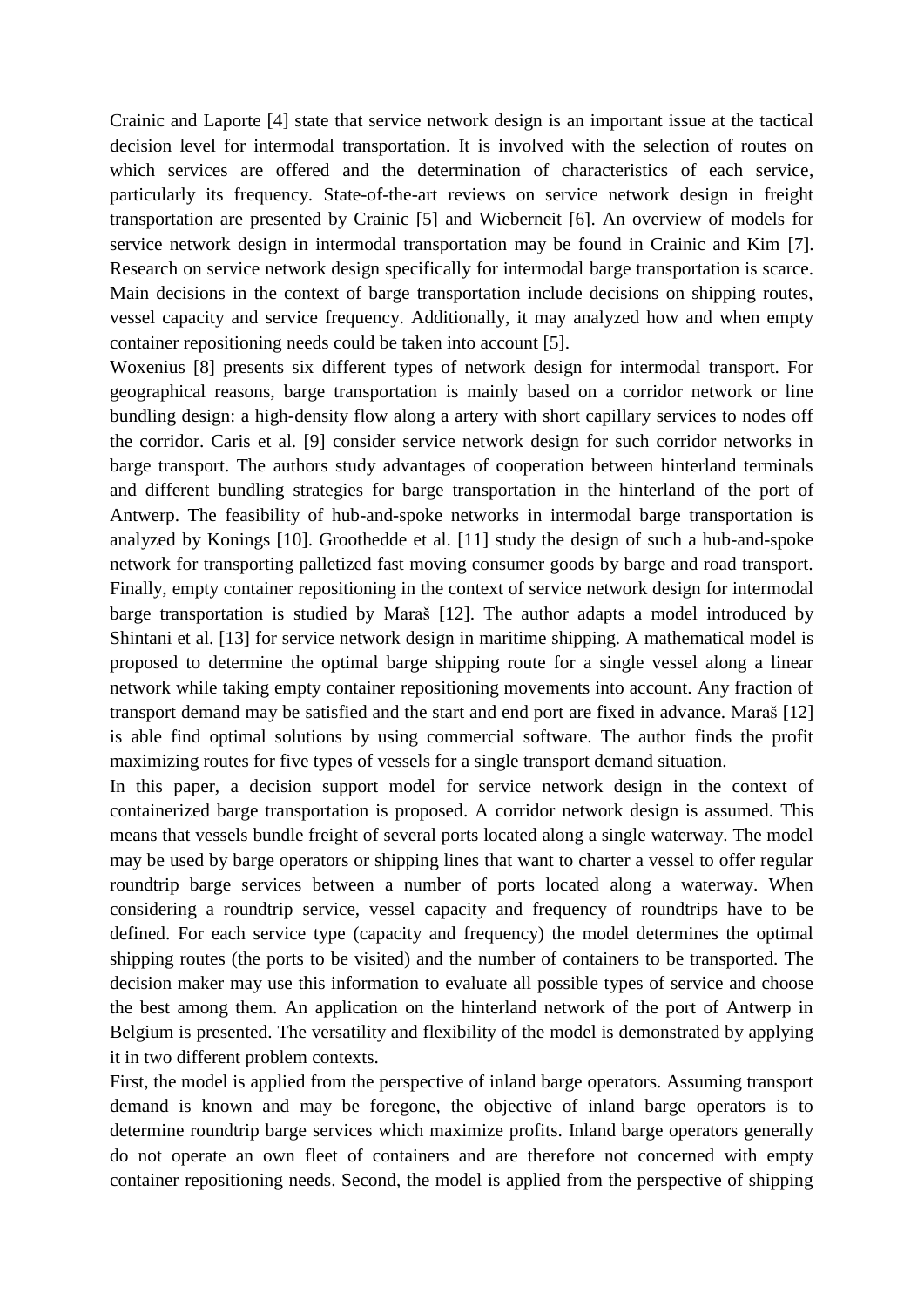lines which operate a fleet of containers. When containers are transported under the carrier haulage principle, door-to-door services are provided by shipping lines. Shipping lines arrange both the maritime and inland transport part. In that case, shipping lines are responsible for both the design of barge services and for empty container repositioning. In barge transportation, these repositioning movements are made by using excess capacity of container vessels [12,14]. Hence, empty container repositioning needs may be taken into account when determining shipping routes.

The proposed model differs from the one of Maraš [12] in several ways. Two problem contexts are considered, the start and end port are not defined in advance, more realistic assumptions regarding fulfilling transport demand are made, transport demand may vary over the weeks and multiple vessels might be used to offer roundtrips.

The outline of the paper is as follows. Section 2 describes the general framework of the model and how it is applied to the hinterland network of the port of Antwerp. In the following two sections (Sections 3 and 4), the application of the model for the two problem contexts described above is presented. Finally, conclusions and ideas for further research are discussed in Section 5.

# **2. Model framework and application**

The decision support model is applied to the situation of the Albert Canal in Belgium. The Albert Canal connects the port of Antwerp with hinterland ports in Deurne, Meerhout, Genk and Liege. Vessels start their roundtrips at a port in the hinterland, travel to the port of Antwerp and finally return to the same hinterland port. In between, several other hinterland ports may be visited. In the port area of Antwerp, two clusters of sea terminals may be identified, one on the right river bank (RRB) and one on the left river bank (LRB). Both clusters are separated by three lock systems. The Albert Canal flows into the river Scheldt in the port area on the right river bank. This means that vessels coming from the Albert Canal have to pass a lock in the port area twice when visiting the cluster on the left river bank. Because traveling between both clusters may take two and a half hours, they are considered as separate nodes in the network. It is assumed that there is a central hub terminal at each river bank which the vessels may visit. This resembles the concepts proposed by Konings [15] and Caris et al. [16] to split barge services in a hinterland service and a collection/distribution service in the port area to avoid barges having to call at multiple terminals in the port area. If both hub terminals in the port of Antwerp are visited, the order of visiting should be free to choose since this may have an impact on the outcome of the model. In order to preserve the linear representation of the ports, a duplicate node is created for the terminal at the right river bank. All hinterland ports are duplicated as well to facilitate the formulation of the problem. The final network representation is shown in Figure 1. The port of Liege is represented by nodes 1 and 11, Genk by nodes 2 and 10, Meerhout by nodes 3 and 9, Deurne by nodes 4 and 8, Antwerp right river bank by nodes 5 and 7 and finally Antwerp left river bank by node 6.

Figure 1: Network representation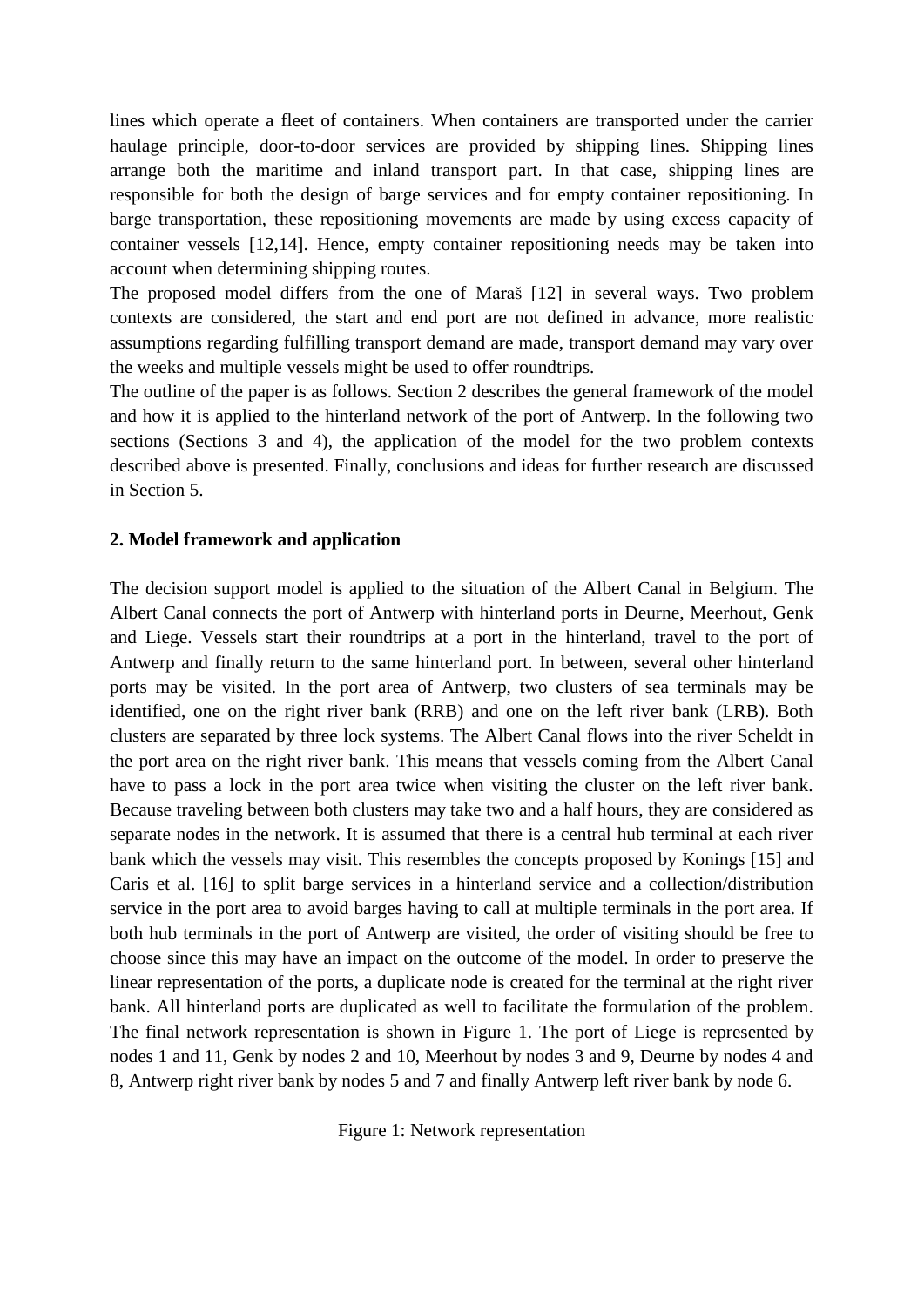

A vessel starts its roundtrip at one of the hinterland ports and can only travel from a node to another node with a higher number. The end port should be the same as the start port and at least one of the river banks in Antwerp is visited during a roundtrip. Since distances on the Albert Canal are rather small, vessels may perform several roundtrips per week. Therefore, in this paper, a service type is defined by the capacity of the vessel(s) and its/their weekly number of roundtrips.

A six day working week is assumed and transport demand is modeled as follows. Each day at each hinterland port a number of clients may request (loaded) containers to be transported from the hinterland port to one of the river banks in Antwerp. Similarly, each day other clients may request containers to be transported from one of the river banks of the port of Antwerp to a hinterland port. Transport demand between two hinterland ports is not assumed. When a service type is considered, the model determines in a preprocessing step which transport demand may be satisfied by which roundtrip. Finally, for clarity purposes only a single container type is considered. To take multiple container types into account, slight modifications to the problem formulation are required.

Two problem characteristics which influence the model formulation and solution complexity may be identified. The proposed model is able to deal with all combinations of problem characteristics although the formulation and solution complexity will differ.

First, it could be assumed that each client has the same transport demand every week or it could be assumed that weekly transport demand is variable. The latter may occur when some clients have a weekly transport demand while others only demand containers to be transported every two or three weeks. When considering a constant weekly demand, roundtrips will be the same every week (since it is assumed that when the transport demand of a client is fulfilled in one week, it has to be fulfilled in all weeks). Therefore, it suffices to model only a single week. On the other hand, when demand varies over the weeks, the planning period has to be extended to take this into account. The planning period will be equal to a single demand cycle (each demand occurs at least once). Differences with the single week model are that roundtrips do not have to be the same each week. However, for customers with a weekly demand, the constraint that the demand of all weeks needs to be met if any, is still valid. Although the formulation of the model is very similar as for the constant weekly demand, solution complexity will be larger.

Second, the model formulation and solution complexity depend on whether only a single vessel is used to provide services or whether multiple vessels are employed. In all cases, it is assumed that transport demand may be fulfilled by only a single roundtrip of each vessel (the first after the demand was raised) which means transport demand cannot be transferred to a later roundtrip of the same vessel. When a single vessel is used, it is possible to establish a many-to-one relationship between transport demands and roundtrips, i.e. each transport demand can only be performed by a single roundtrip. When multiple vessels are used, this is not the case and solution complexity increases.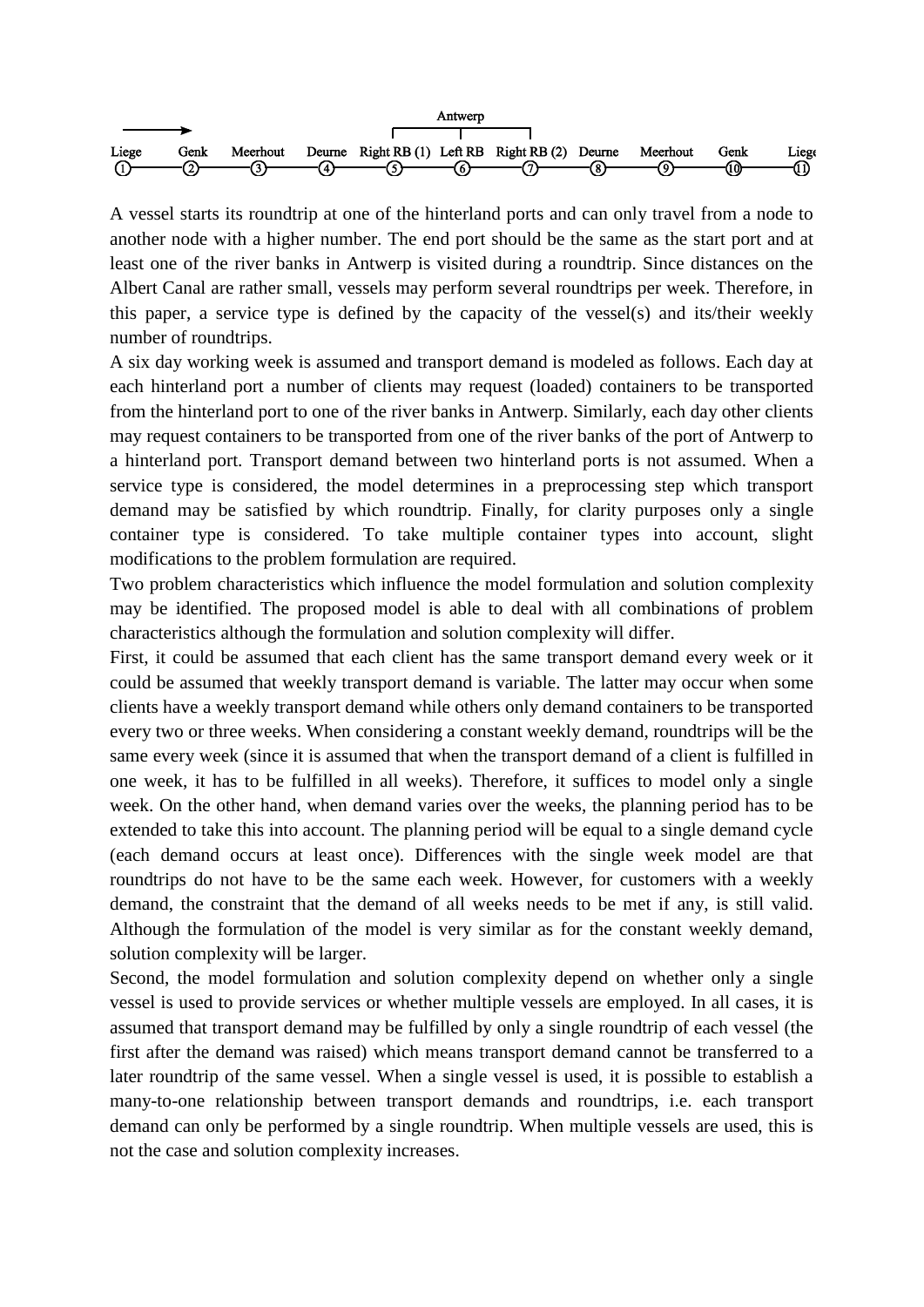# **3. Perspective of barge operators**

This section describes how the proposed model may be used by a barge operator. First, the model formulation is presented (Section 3.1) Next, random instances are generated and numerical experiments are presented in Section 3.2.

# 3.1 Model formulation

Based on forecasted transport demand for loaded and empty containers, barge operators provide roundtrips between a number of hinterland ports and the seaport on a fixed schedule. Roundtrips are planned with the objective to maximize profit. Barge operators do not manage an owned or leased fleet of containers. As a consequence, they are generally not concerned with empty container repositioning decisions. Empty containers are only transported when this is demanded by shippers or shipping lines. Since the model takes the viewpoint of a single company and the objective is to maximize profit, unprofitable transport demand may be turned down.

Revenues are generated by transporting loaded and empty containers. Freight rates for loaded containers are generally higher than for transporting empty containers. For each pair of ports, transport demand consists of the sum of the demand of several clients. Either all transport demand of a particular client is satisfied (during the total planning period) or all transport demand is turned down. Costs included in the model are daily charter and crew costs, distance-related fuel and maintenance costs, port entry costs and container handling costs at the ports. No costs for turning demand down are assumed. The major constraints are related to vessel capacity and maximum roundtrip duration. Maximum roundtrip duration of a vessel is determined by dividing the number of days per week (six) by the weekly number of roundtrips of the vessel.

First, the formulation of the model for the case with a single vessel and constant weekly demand is presented. Each transport demand may be fulfilled by only a single roundtrip and the length of the planning period is a single week. Next, it is discussed how the model may be adapted to situations with varying weekly demand or multiple vessels. The following notation is used:

 $N = \{1,...,11\}$  = set of nodes (indices *i*, *j*, *k*)

- $c_i^e$  = entry cost at node *i* ( $\epsilon$ )
- $c_i^h$  = handling cost at node *i* ( $\epsilon$ /TEU)

 $t_i^m$  = sum of mooring and unmooring time at node *i* (h)

- $t_i^h$  = handling time at node *i* (h/TEU)
- $L = \{(i, j) | i \in N, j \in N, i < j, i \neq 5 \text{ or } j \neq 7\}$
- $d_{ii}$  = distance between nodes *i* and *j* (km)
- $t_{ii}$  = travel time between nodes *i* and *j* (h)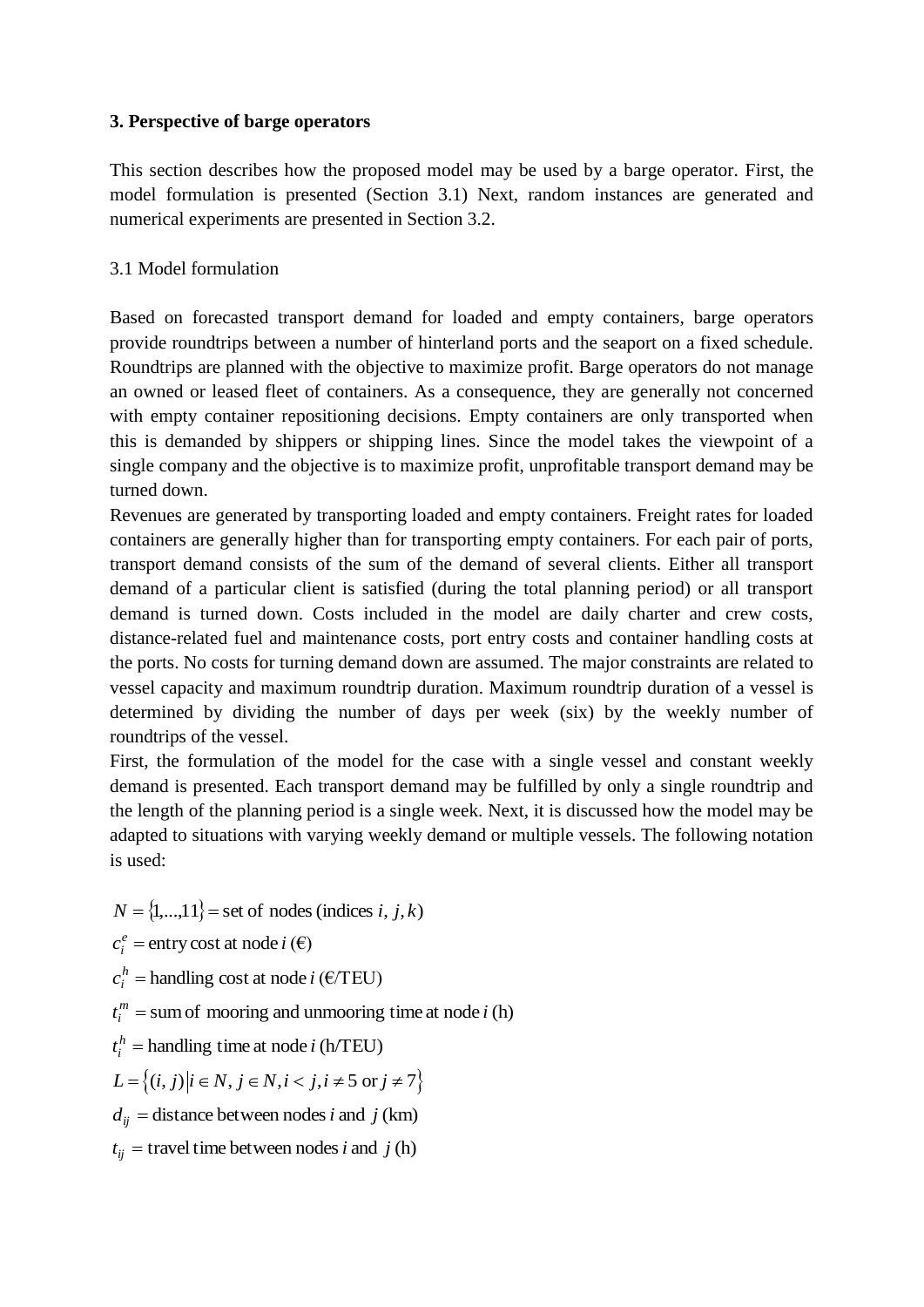$f_i^l$  = freight rate for loaded containers between nodes *i* and *j* ( $\epsilon$ /TEU)  $f_{ij}^l$  = freight rate for loaded containers between nodes *i* and *j*  $f_i^e$  = freight rate for empty containers between nodes *i* and *j* ( $E$ /TEU)  $f_{ij}^l$  = freight rate for loaded containers between nodes *i* and *j*<br> $f_{ij}^e$  = freight rate for empty containers between nodes *i* and *j*  $R = \{1, ..., r\}$  = set of roundtrips  $Cap<sup>r</sup>$  = capacity of the vessel performing roundtrip *r* (TEU)  $c_{char}^r$  = charter and crew costs for the vessel performing roundtrip  $r$  ( $\in$ /day)  $c_{\text{fuel}}^r$  = fuel and maintenance costs for the vessel performing roundtrip  $r$  ( $\in$ /km)  $t_{max}^r$  = maximum duration of roundtrip *r* (days)  $bF_{max} =$  maximum duration of roundtrip *r* (days)<br>  $B = \{1, ..., b\}$  = set of clients<br> *dem*<sup>bl</sup><sub>ij</sub> = loaded container transport demand of client *b* on link (*i*, *j*) (TEU)  $B = \{1, ..., b\}$  = set of clients<br> *dem*<sup>bl</sup><sub>ij</sub> = loaded container transport demand of client *b* on link (*i*, *j*) (TEU)<br> *dem*<sup>be</sup> = empty container transport demand of client *b* on link (*i*, *j*) (TEU) 1 if demand of client *b* on link  $(i, j)$  (TEU)<br>  $j =$  empty container transport demand of client *b* on link  $(i, j)$  (TEU)<br> *i* if demand of client *b* on link  $(i, j)$  may be performed by roundtrip *r* else *rb ij w*  $=\Big\{$  $\overline{\mathcal{L}}$  $WNR$  = weekly number of roundtripsperformed by the vessel *TNR* = total number of roundtripsperformed by the vessel over the planning period  $M = a$  large number

The following binary decision variables are introduced:

The following binary decision variables are introduced:  
\n
$$
a_{ij}^{rb} = \begin{cases} 1 & \text{if transport demand of client } b \text{ on link } (i, j) \text{ is fulfilled during roundtrip } r \\ 0 & \text{else} \end{cases}
$$
\n
$$
z_i^r = \begin{cases} 1 & \text{if node } i \text{ is visited during roundtrip } r \\ 0 & \text{else} \end{cases}
$$
\n
$$
pre_i^r = \begin{cases} 1 & \text{if a node is visited before node } i \text{ during roundtrip } r \\ 0 & \text{else} \end{cases}
$$
\n
$$
suc_i^r = \begin{cases} 1 & \text{if a node is visited after node } i \text{ during roundtrip } r \\ 0 & \text{else} \end{cases}
$$

To simplify the notation additional variables are introduced:

 $D^r$  = distance traveled during roundtrip *r* (h)  $T_{hour}^r$  = number of hours the vessel is used during roundtrip *r* (h)  $T_{day}^r$  = number of days the vessel is used during roundtrip *r* (days)  $x_{ij}^r$  = number of loaded containers transported on link  $(i, j)$  during roundtrip *r* (TEU)  $T_{day}^r$  = number of days the vessel is used during roundtrip *r* (days)<br>  $x_{ij}^r$  = number of loaded containers transported on link (*i*, *j*) during roundtrip *r* (TEU)<br> *y<sub>ij</sub>* = number of empty containers transported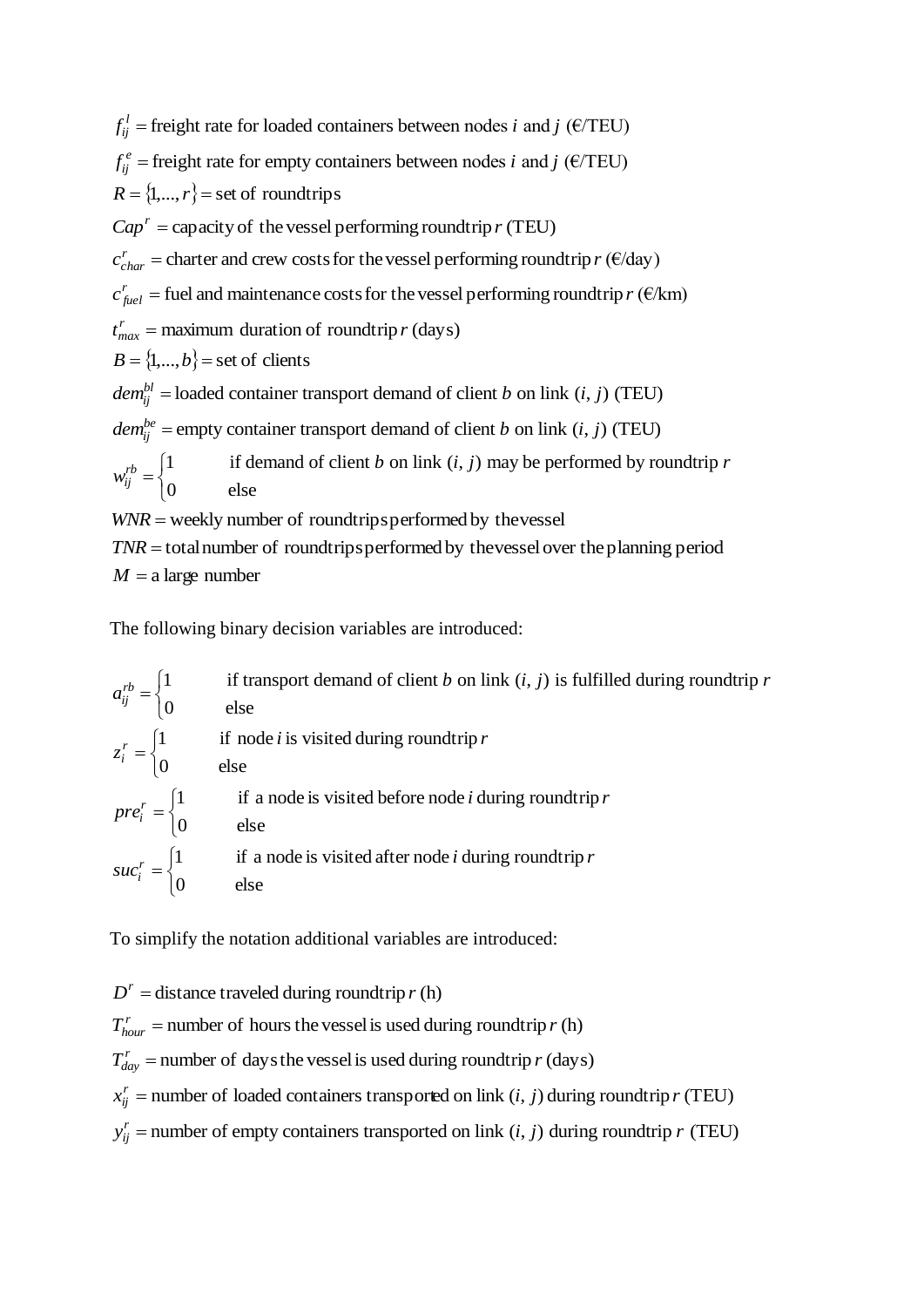The problem is formulated as follows:  
\n
$$
\max \sum_{r \in R} \sum_{(i,j)\in L} \left( x_{ij}^r \cdot f_{ij}^l + y_{ij}^r \cdot f_{ij}^e \right) - \sum_{r \in R} c_{char}^r \cdot T_{day}^r - \sum_{r \in R} c_{fuel}^r \cdot D^r - \sum_{r \in R} \sum_{i \in N} z_i^r \cdot c_i^e
$$
\n
$$
- \sum_{r \in R} \sum_{(i,j)\in L} (x_{ij}^r + y_{ij}^r) \cdot (c_i^h + c_j^h)
$$
\n(1)

Subject to

 $i = \{0,1\}$ 

$$
x_{ij}^r = \sum_{b \in B} \text{dem}_{ij}^{bl} \cdot a_{ij}^{rb} \qquad \forall r \in R, \forall (i, j) \in L
$$
 (2)

$$
y'_{ij} = \sum_{b \in B} \text{dem}_{ij}^{be} \cdot a_{ij}^{rb} \qquad \forall r \in R, \forall (i, j) \in L \tag{3}
$$

$$
D^r = \sum_{i \in \{2, 3, 4, 5\}} d_{i \text{-} 1, i} \cdot pre_i^r + (d_{5, 6} + d_{6, 7}) \cdot z_6^r + \sum_{i \in \{7, 8, 9, 10\}} d_{i, i+1} \cdot suc_i^r \quad \forall r \in R
$$
\n<sup>(4)</sup>

$$
T_{hour}^{r} = \sum_{i \in \{2,3,4,5\}} t_{i,1,i} \cdot pre_{i}^{r} + (t_{5,6} + t_{6,7}) \cdot z_{6}^{r} + \sum_{i \in \{7,8,9,10\}} t_{i,i+1} \cdot suc_{i}^{r}
$$
  
+ 
$$
\sum_{i \in \mathcal{N}} t_{i}^{m} \cdot z_{i}^{r} + \sum_{i \in \{3,5\}} (x_{ij}^{r} + y_{ij}^{r}) \cdot (t_{i}^{h} + t_{j}^{h})
$$
  
(5)

$$
\overline{i \in N} \qquad (i, \overline{j}) \in L \qquad (6)
$$
  
24  $\cdot T_{day}^r \geq T_{hour}^r$  (6)

$$
T_{day}^r \le t_{\text{max}}^r \qquad \forall r \in R \tag{7}
$$
\n
$$
T_{day}^r \le t_{\text{max}}^r \qquad \forall r \in R \qquad \forall h \in P, \forall h \in P, \forall i \quad i \in I \tag{8}
$$

$$
2 \cdot a_{ij}^{rb} \leq (z_i^r + z_j^r) \cdot w_{ij}^{rb}
$$
\n
$$
\forall r \in R, \forall b \in B, \forall (i, j) \in L \quad (8)
$$
\n
$$
\sum \left( x_{ik}^r + y_{ik}^r \right) \leq Cap^r + (1 - z_j^r) \cdot M
$$
\n
$$
\forall r \in R, \forall j \in N \quad (9)
$$

$$
\sum_{\substack{(i,k)\in L\\i\leq j\\k>j}} \left(x_{ik}^r + y_{ik}^r\right) \leq Cap^r + (1 - z_j^r) \cdot M \qquad \forall r \in R, \forall j \in N
$$
\n(9)

$$
pre_1^r = 0 \qquad \qquad \forall r \in R \tag{10}
$$

$$
suc_{11}^r = 0 \qquad \qquad \forall r \in R \tag{11}
$$

2. 
$$
pre_i^r \ge pre_{i-1}^r + z_{i-1}^r
$$
  
\n3.  $que_i^r \geq que_{i-1}^r + z_{i-1}^r$   
\n4.  $tr \in R, \forall i \in \{2,3,4,5\}$  (12)  
\n5.  $tre_i^r \geq 0$  (13) (13)

$$
2 \cdot suc_{i}^{r} \ge suc_{i+1}^{r} + z_{i+1}^{r}
$$
\n
$$
z_{5}^{r} + z_{7}^{r} \le 1
$$
\n
$$
2 \cdot suc_{i+1}^{r} + z_{i+1}^{r}
$$
\n
$$
2 \cdot \sqrt{r} \in R, \forall i \in \{7,8,9,10\}
$$
\n
$$
2 \cdot \sqrt{r} \in R
$$
\n
$$
(14)
$$

$$
pre_2^r = suc_{10}^r
$$
  
\n
$$
pre_3^r = suc_9^r
$$
  
\n
$$
\forall r \in R
$$
  
\n
$$
\forall r \in R
$$
  
\n
$$
\forall r \in R
$$
  
\n(15)

$$
pre_4^r = suc_8^r \qquad \qquad \forall r \in R \tag{17}
$$

$$
pre_5^r = suc_7^r \qquad \qquad \forall r \in R \tag{18}
$$

$$
a_{ij}^{rb} = \{0,1\} \qquad \qquad \forall r \in R, \forall (i,j) \in L, \forall b \in B \qquad (19)
$$

$$
z_i^r = \{0,1\} \qquad \qquad \forall r \in R, \forall i \in N \tag{20}
$$

$$
pre_i^r = \{0,1\} \qquad \qquad \forall r \in R, \forall i \in N \tag{21}
$$

$$
suc_i^r = \{0,1\} \qquad \qquad \forall r \in R, \forall i \in N \tag{22}
$$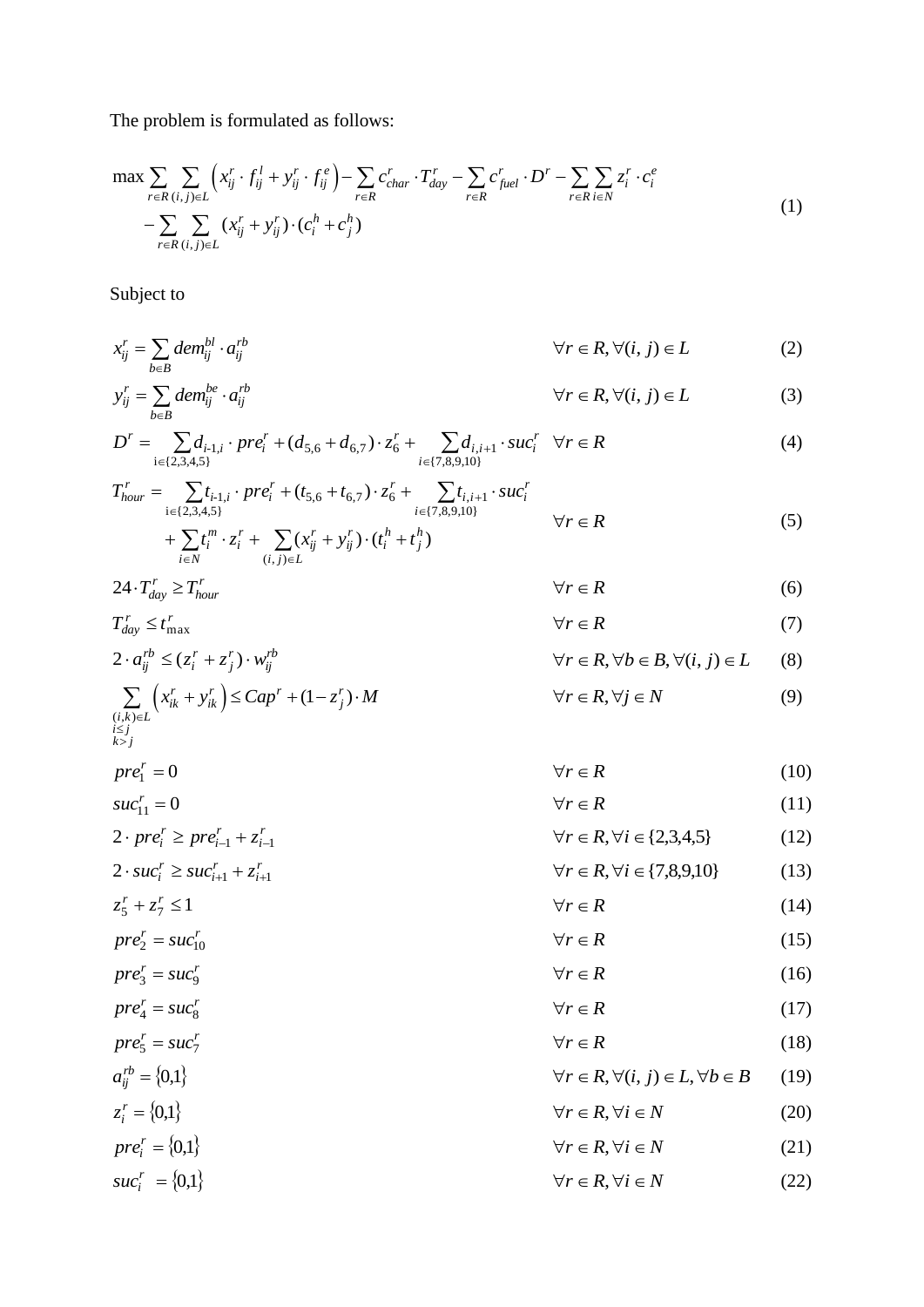The objective is to maximize profit (1). Revenues are generated by transporting loaded and empty containers. Four types of costs are considered. Charter and crew costs depend on the number of days a vessel is used. Fuel and maintenance costs are proportional to the total distance traveled. The number of nodes visited determines port entry costs while the number of loaded and empty containers transported determines handling costs. The number of loaded containers and the number of empty containers transported between two nodes are calculated by respectively constraint (2) and (3). Total roundtrip distances are calculated by constraint (4) while total roundtrip durations are calculated by constraints (5) and (6). Maximum roundtrip duration is imposed by constraint (7) and depends on the number of weekly roundtrips. Transport demand of a client can only be fulfilled by a specific roundtrip and containers can only be transported if both the origin and destination nodes are visited (8). Constraint (9) ensures that vessel capacity is respected. Constraints (10) to (13) make sure that variables  $pre_i^r$  and  $suc_i^r$  $suc_i^r$  take on the appropriate values. The cluster on the right river bank of the port of Antwerp can only be visited once during each roundtrip (14) and the start and end port of a roundtrip should be the same (15-18). Finally, constraints (19) to (22) define the domain of the decision variables.

For problems with varying weekly demand, R represents the set of roundtrips performed by the vessel over the total planning period. Three extra constraints (23-25) are added to the model to ensure that the transport demand of a client is either fulfilled every week or never. In all three constraints  $q = r - WNR$  i.e. q represents the roundtrip scheduled one week before roundtrip *r* .

$$
a_{ij}^{rb} = a_{ij}^{qb} \qquad \forall r \in R, r > WNR, \forall (i, j) \in L, i \notin \{5, 7\}, j \notin \{5, 7\}, \forall b \in B \tag{23}
$$

$$
a_{5j}^{rb} + a_{7j}^{rb} = a_{5j}^{qb} + a_{7j}^{qb} \qquad \forall r \in R, r > \text{WNR}, \forall (7, j) \in L, \forall b \in B
$$
\n
$$
(24)
$$

$$
a_{i5}^{rb} + a_{i7}^{rb} = a_{i5}^{qb} + a_{i7}^{qb} \qquad \forall r \in R, r > WNR, \forall (i, 5) \in L, \forall b \in B
$$
 (25)

When considering a problem in which multiple vessels will be used to offer roundtrip services, R represents the set of roundtrips performed by all vessels. A transport demand may now be fulfilled by multiple roundtrips i.e.  $\forall (i, j) \in L, \forall b \in B : \exists r, r' \in R : w_{ii}^{rb} = w_{ii}^{r'}$ fierting the small vessels. A transport demand may  $\forall (i, j) \in L, \forall b \in B : \exists r, r' \in R : w_{ij}^{r} = w_{ij}^{r} = 1.$ Constraints (26), (27) and (28) are added to the model to ensure that each transport demand is satisfied by at most one roundtrip.

$$
\sum_{r \in R} a_{ij}^{rb} \le 1 \qquad \qquad \forall (i, j) \in L, \forall b \in B \tag{26}
$$

$$
\sum_{r \in R} (a_{5j}^{rb} + a_{7j}^{rb}) \le 1 \qquad \forall (7, j) \in L, \forall b \in B \tag{27}
$$

$$
\sum_{r \in R} (a_{i5}^{rb} + a_{i7}^{rb}) \le 1 \qquad \qquad \forall (i, 5) \in L, \forall b \in B \tag{28}
$$

3.1 Numerical experiments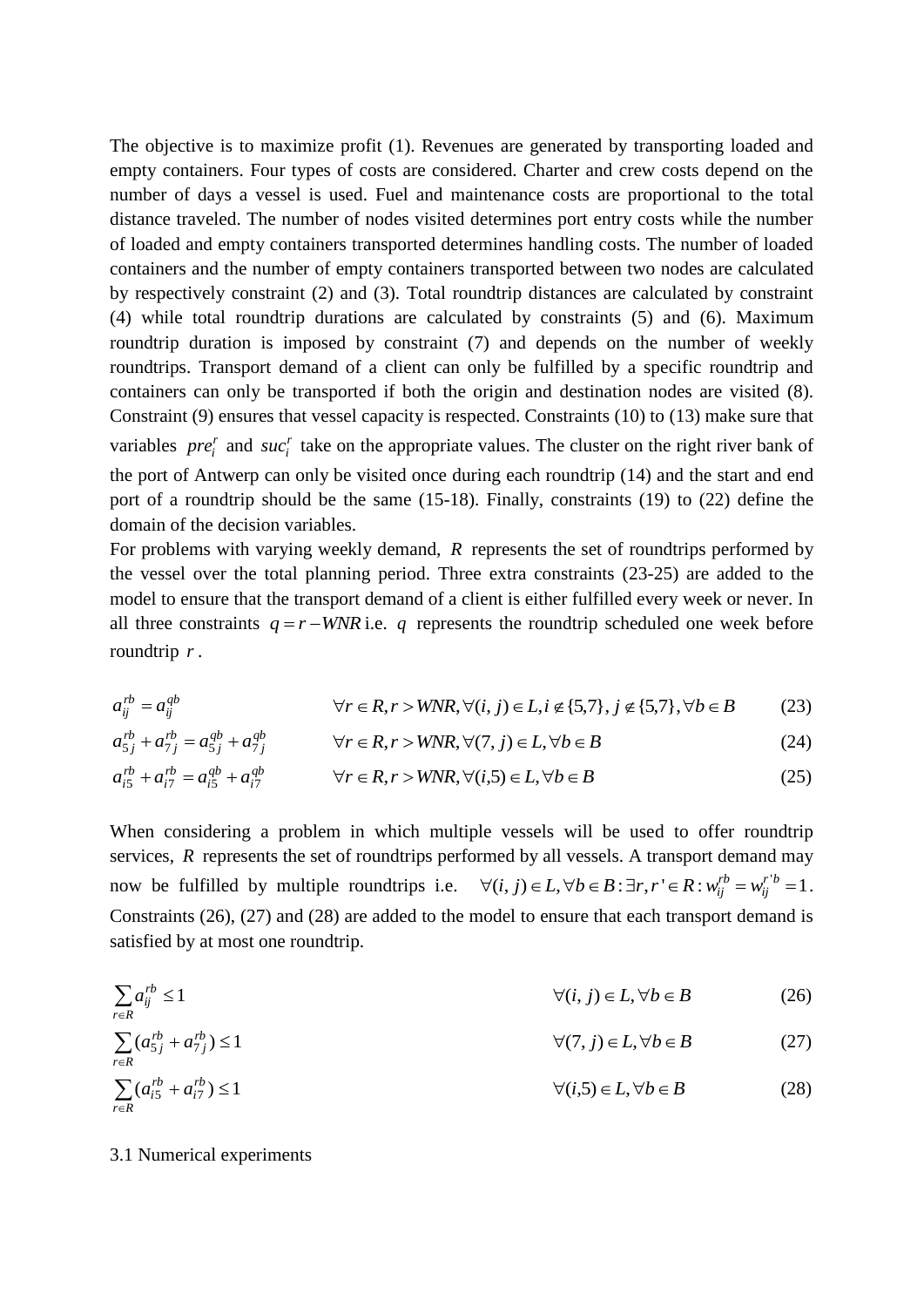In this section illustrative numerical experiments are presented. No real-life decisions or conclusions may be based on the results of these experiments. Numerical experiments are set up to show how the model may be used in practice to support the decision making process related to service network design in barge transportation. In order to use the model in practice, accurate cost and demand information is required. Furthermore, other factors like customer preferences on service frequency, may impact final decisions.

Three types of vessels with capacities of 100 TEU, 150 TEU and 300 TEU are considered. It is assumed that the first two types can make two or three roundtrips per week, while the largest vessel can make one or two roundtrips per week. Cost data are mainly based on a recent report commissioned by the Dutch government agency 'Rijkswaterstaat' of the Ministry of Infrastructure and the Environment [17]. Other sources for time and cost data include [18- 21] and personal communication. Ten instances of transport demand are generated randomly according to the following intervals:

- total weekly downstream demand for container transports: 300-600 TEU,
- total weekly upstream demand for container transports: 50-150% of downstream demand,
- percentage loaded containers of total transport demand: 70-80%,
- number of days per week with transport demand to/from a hinterland port: 2-6,
- daily number of clients with demand at a hinterland port: 0-3.

For all instances, transport demand is equally distributed over the two clusters in the port of Antwerp. The model is implemented in AIMMS and solved using CPLEX 12. Three scenarios are tested: (1) a single vessel and constant weekly demand, (2) a single vessel and varying weekly demand and (3) multiple vessels and constant weekly demand.

Results for the first scenario are shown in Table 1. Six different service types are considered as shown in the first row. They are indicated by the vessel capacity and the weekly number of roundtrips. For example, column 300/1 represents a vessel of 300 TEU sailing in a single roundtrip per week. The second row shows the average weekly profit over all instances. The third row indicates the percentage of possible roundtrips that are actually performed. In some situations, performing a roundtrip may not be profitable. This is especially the case when vessel capacity is large and the number of weekly roundtrips is high (and thus maximum roundtrip time is small). In such cases, there might not be enough time for loading and unloading sufficient containers in order to yield enough revenues to offset the costs. No roundtrip will be performed and the corresponding profit is zero. The following rows in Table 1 present average results over all instances for the roundtrips that are actually performed. The average percentage of the maximum roundtrip time that is used by a vessel during a roundtrip is shown in the fourth row. The fifth row presents the average capacity usage of the vessel when it enters and leaves the port area in Antwerp. Finally, the last two rows indicate the percentage of empty container transports and average computation time.

| Table 1: Results for scenario one |       |  |                   |  |                                   |       |  |
|-----------------------------------|-------|--|-------------------|--|-----------------------------------|-------|--|
| Service type                      | 300/1 |  | 300/2 150/2 150/3 |  | 100/2                             | 100/3 |  |
| Weekly profit $(\epsilon)$        |       |  |                   |  | 15825 10485 12212 7990 10151 9595 |       |  |

Table 1: Results for scenario one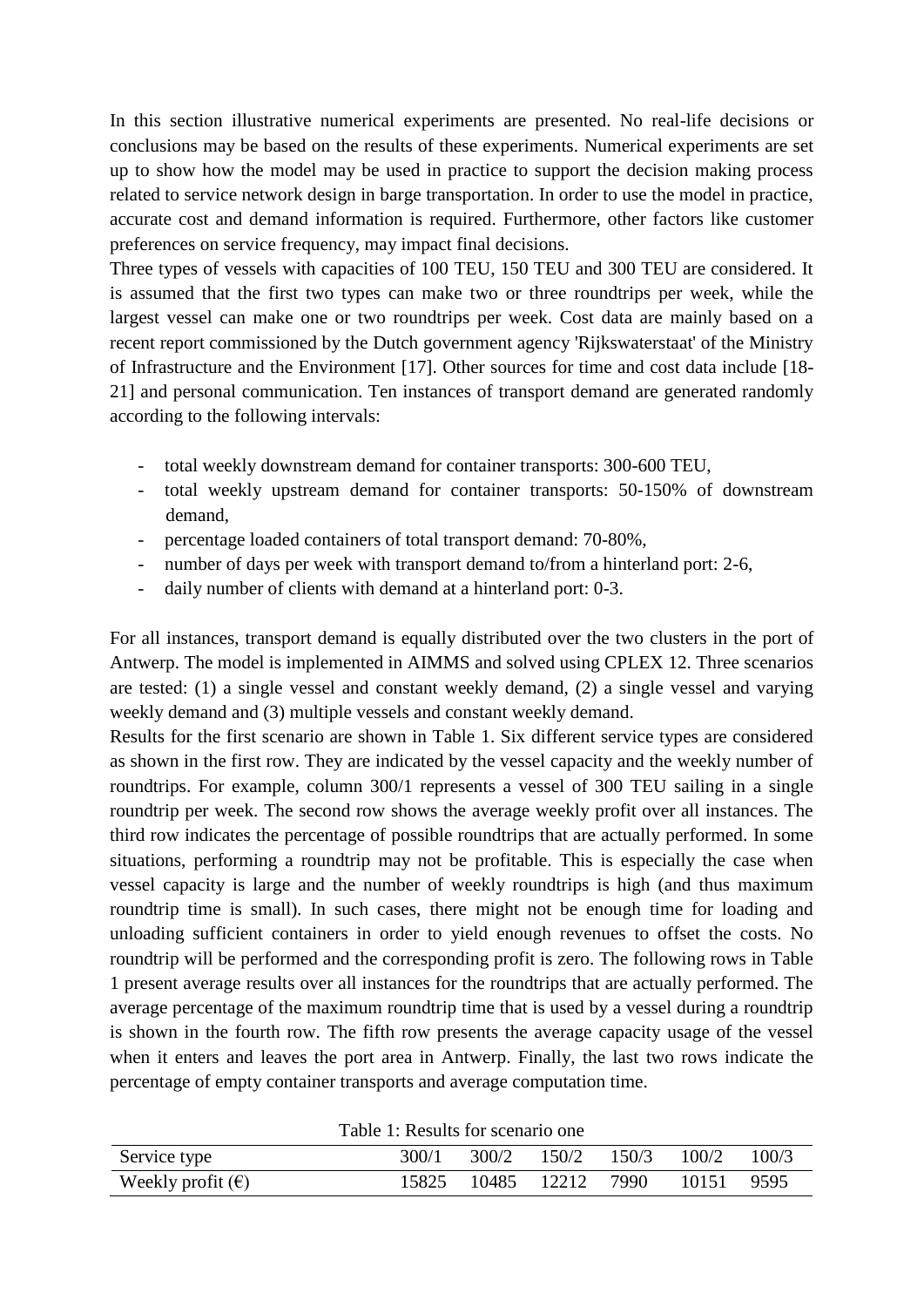| Roundtrip service performed (%)   | 100.0 | 70.0                     | 95.0 | 66.7 | 95.0 | 86.7 |
|-----------------------------------|-------|--------------------------|------|------|------|------|
| Available time used $(\% )$       | 55.1  | 86.7                     | 74.5 | 92.7 | 65.4 | 89.0 |
| Vessel capacity used (%)          | 86.2  | 60.3                     | 77.7 | 58.5 | 80.6 | 70.8 |
| Weekly container transports (TEU) | 517   | 506                      | 443  | 351  | 306  | 368  |
| Empty container transports (%)    | 4.3   | 9.5                      | 6.3  | 10.5 | 2.9  | 10.5 |
| Average computation time (s)      | 1.0   | $\mathsf{L}(\mathsf{I})$ | 1.0  | 1.O  |      | 1.0  |

A first observation that can be made from Table 1 is that for each type of vessel the best results are obtained when the number of weekly roundtrips is low. A reason is that when the number of roundtrips is high, a lot of time is spent on sailing between ports which causes time available for loading and unloading containers to be limited as explained above. Offering more weekly roundtrips also involves higher fuel and maintenance costs. For example, average profit is much higher for service type 300/1 than for 300/2. For service type 300/2 only 70.0 percent of the roundtrips are profitable, mainly due to limited time. For the roundtrips that are performed, average time used is high (86.7%) while the capacity of the vessel is not fully utilized at all (60.3%). In contrast, vessel capacity is used much more efficiently for service type 300/1. A second observation is that using a larger vessel seems to offer better results. This can clearly be seen when comparing service types 300/1, 150/2 and 100/3 which all have a weekly capacity of 300 TEU. The reasons are similar to those for the first observation. Finally, the portion of empty container transports in total container transport (2.9 to 10.5%) is much lower than the portion of empty container transport demand in total transport demand (20 to 30%). This may be explained by the fact that freight rates for empty containers are lower than for loaded containers.

Although the results favor using larger vessels and making less roundtrips, it should be taken into account that besides profit other factors will influence the final decision of a barge operator on the services to offer. Clients may prefer a higher frequency of roundtrips, so offering more roundtrips by smaller vessels may lead to a rise in transport demand or may justify higher freight rates.

Table 2 shows the results of the second scenario in a similar way as Table 1. The same transport demand instances as for scenario one are used but it is assumed that 30% of the clients request containers to be transported only every two weeks. The planning period is fixed at two weeks. Average weekly profits are much lower for this scenario. A reason is that total transport demand is lower since some clients only have a two-weekly demand and therefore some roundtrips might not be profitable anymore. As a result, the average number of roundtrips performed is much lower as can be seen from the third row in Table 2. When comparing results of the different service types, similar observations as for the first scenario may be made.

| Table 2: Results for scenario two |       |       |       |       |       |       |  |
|-----------------------------------|-------|-------|-------|-------|-------|-------|--|
| Service type                      | 300/1 | 300/2 | 150/2 | 150/3 | 100/2 | 100/3 |  |
| Weekly profit $(\epsilon)$        | 19141 | 10627 | 13305 | 10008 | 11457 | 10825 |  |
| Roundtrip service performed (%)   | 95.0  | 52.5  | 77.5  | 55.0  | 85.0  | 56.7  |  |
| Available time used $(\% )$       | 48.0  | 73.4  | 65.5  | 81.2  | 60.5  | 86.7  |  |

Table 2: Results for scenario two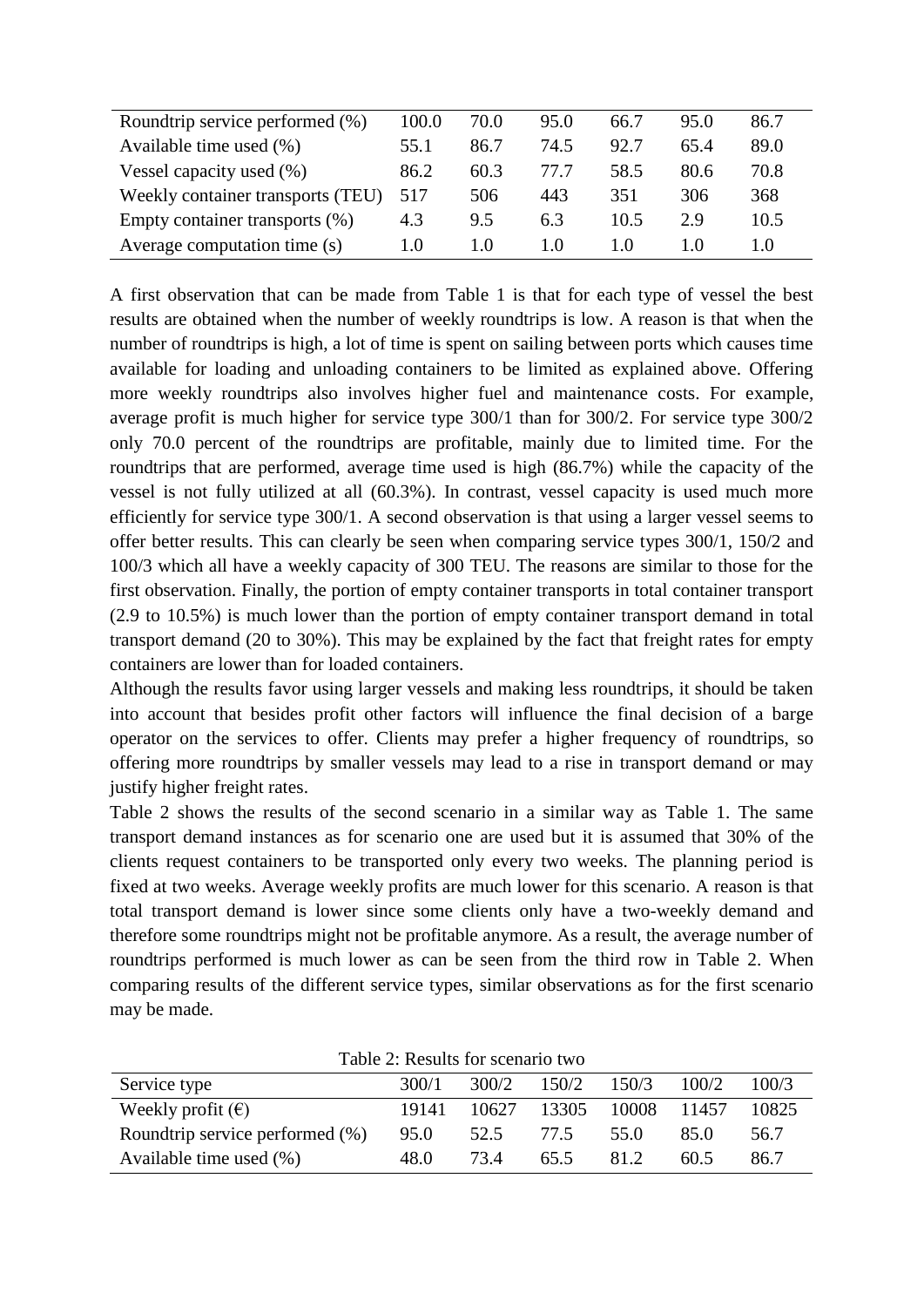| Vessel capacity used $(\% )$          | 66.0 | 46.3 | 62.1   | 46.6 | 63.6 | 61.7 |
|---------------------------------------|------|------|--------|------|------|------|
| Weekly container transports (TEU) 410 |      | 316  | 322    |      | 238  | 232  |
| Empty container transports (%)        | 8.7  | 8.9  | 12.1   | 113  |      | 10.8 |
| Average computation time (s)          | L.O  | LO.  | $\cup$ |      |      |      |

In the third scenario multiple vessels are employed to offer roundtrips while transport demand is assumed to be constant over the weeks. Numerous types of service may be considered in this case. In total twenty-one service types with two vessels are analyzed. Table 3 gives an overview of the six service types which offered the best results in terms of profit. On average, a vessel of 300 TEU with one weekly roundtrip and a vessel of 100 TEU with two weekly roundtrips offers the best results. However, the appropriate service type highly depends on the expected transport demand. For example, the abovementioned service type is only the best in four out of the ten instances.

| Table 3: Results for scenario three |       |       |       |       |       |       |  |  |
|-------------------------------------|-------|-------|-------|-------|-------|-------|--|--|
| Service type                        | 300/1 | 300/1 | 300/1 | 300/1 | 300/1 | 150/2 |  |  |
|                                     | 300/1 | 300/2 | 150/2 | 150/3 | 100/2 | 100/3 |  |  |
| Weekly profit $(\epsilon)$          | 18003 | 17120 | 18115 | 17912 | 18713 | 18319 |  |  |
| Roundtrip service performed (%)     | 75.0  | 36.7  | 60.0  | 45.0  | 83.3  | 62.5  |  |  |
| Available time used $(\% )$         | 43.3  | 61.7  | 56.3  | 58.1  | 47.5  | 59.2  |  |  |
| Vessel capacity used (%)            | 66.9  | 82.7  | 74.9  | 68.2  | 69.7  | 68.2  |  |  |
| Weekly container transports (TEU)   | 413   | 523   | 351   | 350   | 254   | 260   |  |  |
| Empty container transports (%)      | 3.3   | 3.9   | 3.0   | 4.3   | 5.1   | 5.4   |  |  |
| Average computation time (s)        | 1.0   | 1.0   | 1.0   | 1.0   | 1.0   | 1.0   |  |  |

# **4. Perspective of shipping lines**

The decision support model may be applied from the perspective of shipping lines as well. When containers are transported under the carrier haulage principle, door-to-door services are provided by shipping lines. Currently the percentage of carrier haulage is on average about thirty percent of all maritime container transports. According to Notteboom [22], shipping lines seek to increase the portion of carrier haulage on the European continent. They want to increase organizational control over hinterland transport since it is an important strategy to control the logistic chain and to generate cost reductions and additional revenues [23]. Shipping lines that are successful in achieving cost reductions through better managing inland container logistics may have a competitive advantage. According to van den Berg and Langen [24] shipping lines should be involved in the organization of barge and rail services in the hinterland, although they do not have to operate these services themselves. Instead, strategic partnerships with barge and terminal operators may be established [22,24]. The decision support model, which is proposed in this paper, may be applied by shipping lines or their strategic partners to develop regular roundtrip barge services.

Two main differences between the problem from the perspective of barge operators and the problem from the perspective of shipping lines are identified. A first difference is related to transport demand. Since it is assumed that the shipping line is responsible for the inland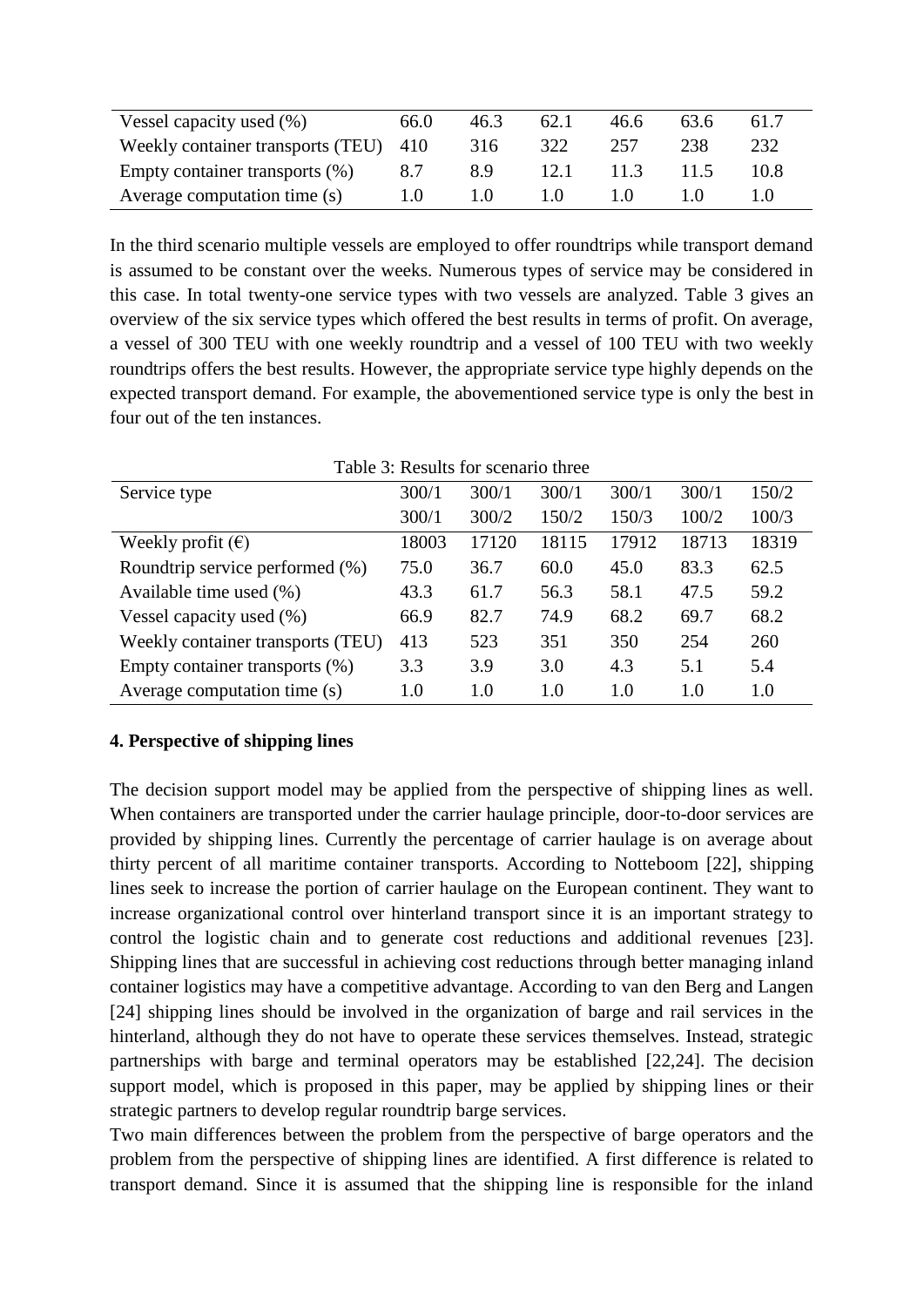transportation part, they have to make sure that all loaded containers are transported from the seaport to their final destinations and from the shippers' locations to the seaport. Hence, all transport demand for loaded containers should be fulfilled by the shipping line. In case capacity of the chartered vessel(s) is not sufficient, alternatives have to be considered. Containers may be transported between hinterland ports and the port of Antwerp by barges of independent barge operators or they may be transported by truck. In this paper, it is assumed that no capacity restrictions on these alternative transport options exist and that these transports are at least as fast as transporting containers by the chartered vessel(s). Finally, the cost of an alternative transport is assumed to be high compared with the cost of transporting a container by a chartered vessel. For clarity purposes, only alternative transportation of containers by truck is considered in the remainder of this paper.

A second difference is related to container management. Shipping lines operate their own fleet of containers or have some long term leasing arrangements. They are responsible for efficiently managing this container fleet. To avoid empty container shortages at certain ports and empty container excesses at others, empty containers will have to be repositioned between ports [25]. In barge transportation, these repositioning movements are generally made by using excess capacity of container vessels which transport loaded containers [12,14]. Two options to plan empty container repositioning movements may be identified. The first option consists of planning barge services based on loaded container transport demand in a first step. The model described in Section 3 may be used for this purpose. Only the truck transportation option and the constraint that all transport demand has to be satisfied, should be added to the model. In a second step, empty container repositioning needs are determined. Based on information on excess capacity of the vessel(s), the same model may be used to find the most efficient way to perform these repositioning movements. Shipping routes and loaded container transports are assumed to be fixed during this step. A second option is to take empty container repositioning needs directly into account when planning barge services and loaded container transports. In the following paragraphs the model for this option is described in detail. Both options are compared in Section 4.2.

Empty container repositioning needs may be included in the model by imposing balancing constraints at each port. These balancing constraints impose total container inflow to equal total container outflow for each port over the planning period. Besides, at any time sufficient empty containers should be available at each port for export purposes. This is accounted for by maintaining an inventory of containers at each port. Costs for storing containers at a port are taken into account. Each port has an initial inventory of containers at the beginning of the planning period. This initial inventory is modeled as a variable (i.e. the model decides the best value), although it may also be fixed to a certain value in advance. During the planning period, the stock of available containers at each port will fluctuate. At the end of the planning period, the inventory level should be equal to the initial inventory level. A distinction is made between regular ports and ports also acting as an empty container hub. The former have a rather limited storage space for containers which is modeled by imposing a maximum inventory level. The latter have no such restriction. Only both terminals in the port of Antwerp are assumed to act as an empty container hub in this paper. Finally, it is assumed that a loaded container arriving at a port is unavailable for three days. This ensures that there is enough time to transport the loaded container to its final customer, unload it and return it to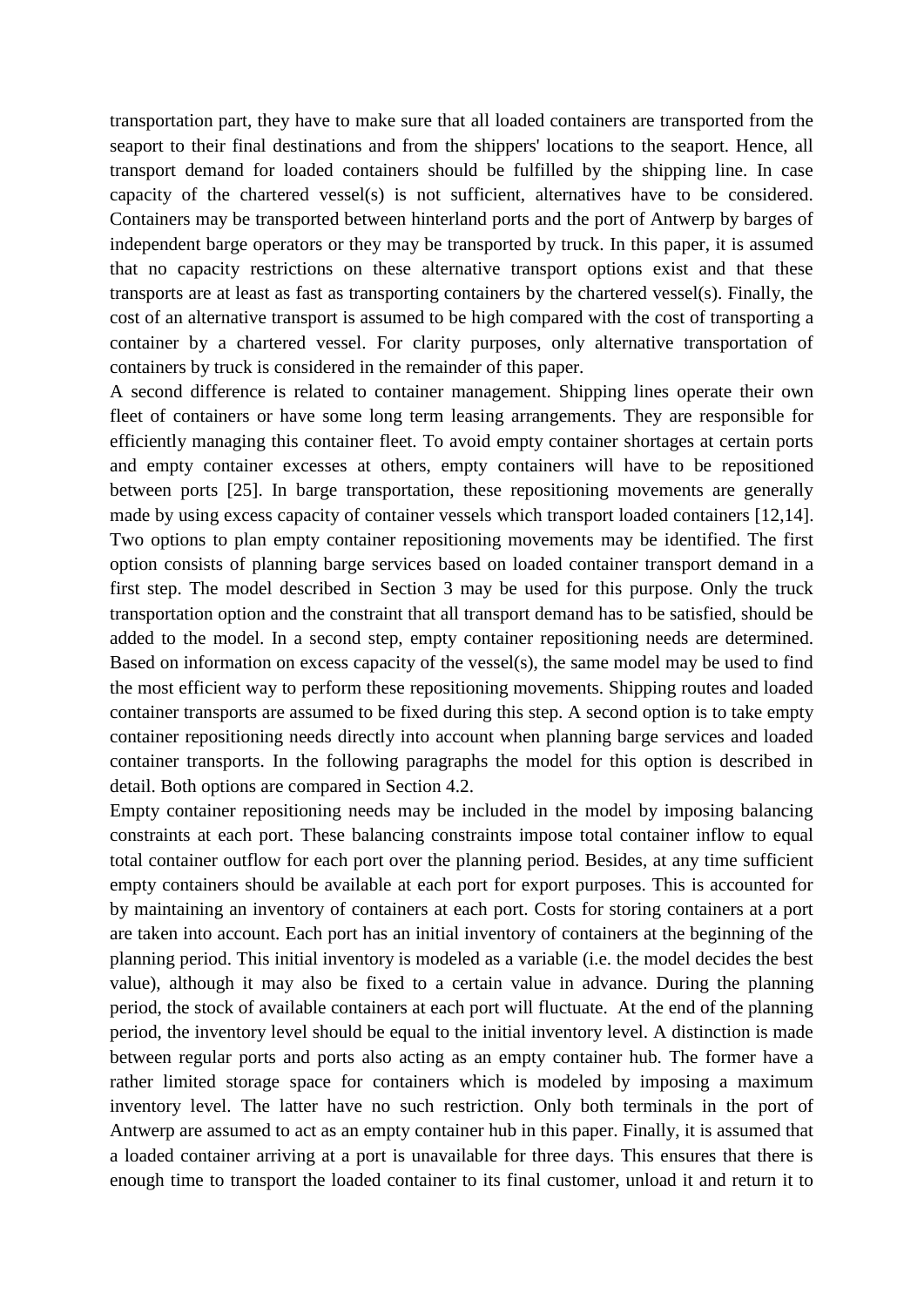the port empty. Similarly, three days before a loaded container transport takes place, a container should be available at the port of origin.

#### 4.1 Model formulation

The formulation of the model is similar as in Section 3.1, although some adaptations are required. Only transport demand for loaded containers is considered. All demands should be satisfied, either by the chartered vessel(s) or by truck. Variable  $a_{ij}^{rb}$  is no longer a binary decision variable. Instead  $a_{ij}^{rb}$  is a continuous decision variable which indicates the fraction of transport demand of client *b* on link  $(i, j)$  that is fulfilled by roundtrip *r*. Similarly, the new continuous decision variable  $\hat{a}_{ij}^{rb}$  indicates the fraction of transport demand of client *b* on link  $(i, j)$  which is fulfilled by truck at the same moment of roundtrip r. Helping variable  $x_{ij}^r$ still indicates the number of loaded containers transported by the chartered vessel on link  $(i, j)$  during roundtrip r. Helping variable  $\hat{x}_{ij}^r$  represents the number of loaded containers transported by truck on link  $(i, j)$  (at the same moment of roundtrip r). The number of empty containers to be transported is a decision. As a result,  $dem_{ij}^{be}$  is no longer used. Integer decision variables  $y_{ij}^r$  and  $\hat{y}_{ij}^r$  represent the number of empty containers transported on link  $(i, j)$  during roundtrip r respectively by the chartered vessel and by truck. The cost of a transport by truck on link  $(i, j)$  is indicated by  $\hat{c}_{ij}$  and is expressed in euro per TEU. Finally, the time that a container is unavailable before and after a loaded container transport is expressed in the number roundtrips and indicated by  $u$  (since three days of unavailability are assumed  $u = 2$  if  $WNR = 3$  and  $u = 1$  otherwise).

To take empty container repositioning into account, the inventory of containers at each of the six ports (Liege, Genk, Meerhout, Deurne, Antwerp RRB, Antwerp LRB) should be maintained. The following notation is used:

 $P = \{1, ..., 6\}$  = set of 6 unique ports (index *p*)  $\delta^-(p)$  = index for the downstream node of port p (e.g.  $\delta^-(1) = 1, \delta^-(2) = 2$ )  $\delta^{+}(p)$  = index for the upstreamnode of port p (e.g.  $\delta^{+}(1) = 11, \delta^{+}(2) = 10$ )  $c_p^s$  = daily storage cost at port  $p$  ( $\epsilon$ /TEU)  $c_p^s$  = daily storage cost at port *p* ( $\epsilon$ /TEU)<br> *inv*<sup>*max*</sup></sup> = maximum container inventory level at port *p*  $c_p^*$  = daily storage cost at port  $p$  ( $\in$ /1EU)<br> *inv*<sup>*nax*</sup></sup> = maximum container inventory level at port *p*<br> *inv*<sup>*p*</sup></sup> = number of containers in inventory at port *p* before roundtrip *r* (TEU)

The formulation of the problem with a single vessel and constant transport demand is as follows: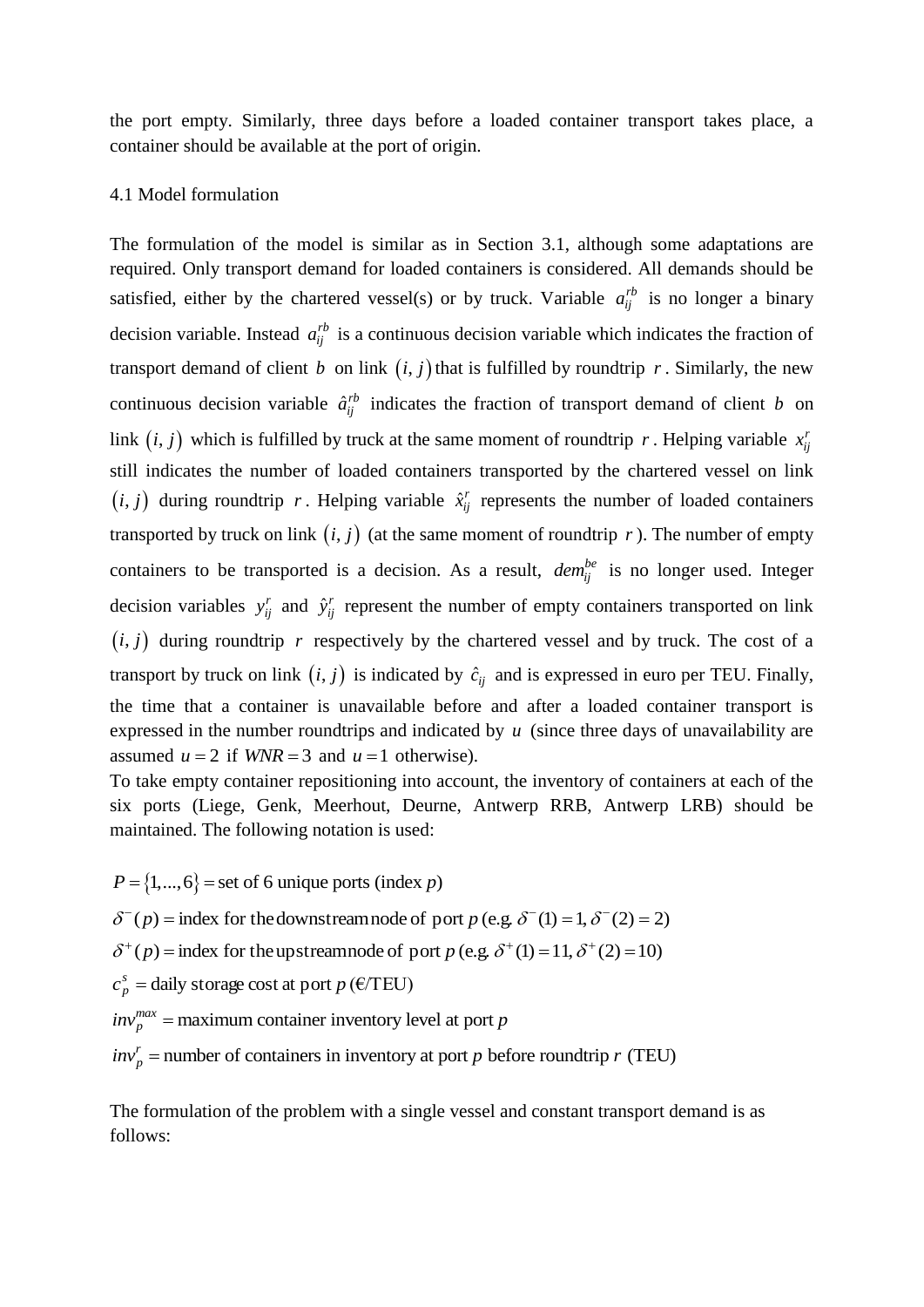$$
\min \sum_{r \in R} c_{char}^r \cdot T_{day}^r + \sum_{r \in R} c_{fuel}^r \cdot D^r + \sum_{r \in R} \sum_{i \in N} z_i^r \cdot c_i^e
$$
  
+ 
$$
\sum_{r \in R} \sum_{(i,j) \in L} (x_{ij}^r + y_{ij}^r) \cdot (c_i^h + c_j^h) + \sum_{r \in R} \sum_{(i,j) \in L} (\hat{x}_{ij}^r + \hat{y}_{ij}^r) \hat{c}_{ij}
$$
  
+ 
$$
\sum_{r \in R} \sum_{p \in P} inv_p^r \cdot c_p^s \cdot 6 / WNR
$$
 (29)

Subject to

$$
(4) - (18) \n(20) - (22) \n\sum_{r \in R} (a_{ij}^{rb} + \hat{a}_{ij}^{rb}) = 1
$$
\n
$$
\forall (i, j) \in L, \forall b \in B
$$
\n(30)

$$
x_{ij}^r = \sum_{b \in B} \text{dem}_{ij}^{bl} \cdot a_{ij}^{rb} \qquad \forall r \in R, \forall (i, j) \in L \qquad (31)
$$
  

$$
\hat{x}_{ij}^r = \sum \text{dem}_{ij}^{bl} \cdot \hat{a}_{ij}^{rb} \qquad \forall r \in R, \forall (i, j) \in L \qquad (32)
$$

$$
y_{ij}^r \le Cap^r \cdot z_i^r \qquad \forall r \in R, \forall (i, j) \in L \qquad (33)
$$
  

$$
y_{ij}^r \le Cap^r \cdot z_i^r \qquad \forall r \in R, \forall (i, j) \in L \qquad (34)
$$

 $\forall r \in R, \forall (i, j) \in L$ 

*rj*  $r \geq C_{\alpha} r^r$  $y_{ij}^r \leq Cap^r \cdot z$ 

E.

$$
y_{ij} \le Cap' \cdot z_j \qquad \forall r \in R, \forall (i, j) \in L
$$
\n
$$
\left[\sum_{(j,\delta^-(p))\in L} \left( \begin{array}{c} x_{(j,\delta^-(p))}^r + y_{(j,\delta^-(p))}^r \\ + \hat{x}_{(j,\delta^+(p))}^r + \hat{y}_{(j,\delta^+(p))}^r \end{array} \right) \right]
$$
\n
$$
+ \sum_{(j,\delta^+(p))\in L} \left( \begin{array}{c} x_{(j,\delta^+(p))}^r + y_{(j,\delta^+(p))}^r \\ + \hat{x}_{(j,\delta^+(p))}^r + \hat{y}_{(j,\delta^+(p))}^r \end{array} \right)
$$
\n
$$
= 0 \qquad \forall p \in P
$$
\n
$$
\left[\sum_{(\delta^-(p),j)\in L} \left( \begin{array}{c} x_{(\delta^-(p),j)}^r + y_{(\delta^-(p),j)}^r \\ + \hat{x}_{(\delta^-(p),j)}^r + \hat{y}_{(\delta^-(p),j)}^r \end{array} \right) \right]
$$
\n
$$
= \sum_{(\delta^+(p),j)\in L} \left( \begin{array}{c} x_{(\delta^+(p),j)}^r + y_{(\delta^+(p),j)}^r \\ + \hat{x}_{(\delta^+(p),j)}^r + \hat{y}_{(\delta^+(p),j)}^r \end{array} \right)
$$
\n(35)

$$
inv_p^r + \sum_{(j,\delta^-(p))\in L} \left( x_{(j,\delta^-(p))}^v + y_{(j,\delta^-(p))}^r + \hat{x}_{(j,\delta^-(p))}^v + \hat{y}_{(j,\delta^-(p))}^r \right) + \sum_{(j,\delta^+(p))\in L} \left( x_{(j,\delta^+(p))}^v + y_{(j,\delta^+(p))}^r + \hat{x}_{(j,\delta^+(p))}^v + \hat{y}_{(j,\delta^+(p))}^r \right) - \sum_{(\delta^-(p),j)\in L} \left( x_{(\delta^-(p),j)}^w + y_{(\delta^-(p),j)}^r + \hat{x}_{(\delta^-(p),j)}^w + \hat{y}_{(\delta^-(p),j)}^r \right) - \sum_{(\delta^+(p),j)\in L} \left( x_{(\delta^+(p),j)}^w + y_{(\delta^+(p),j)}^r + \hat{x}_{(\delta^+(p),j)}^w + \hat{y}_{(\delta^+(p),j)}^r \right) = inv_p^{r+1} \nwith inv_p^{TNR+1} = inv_p^1,
$$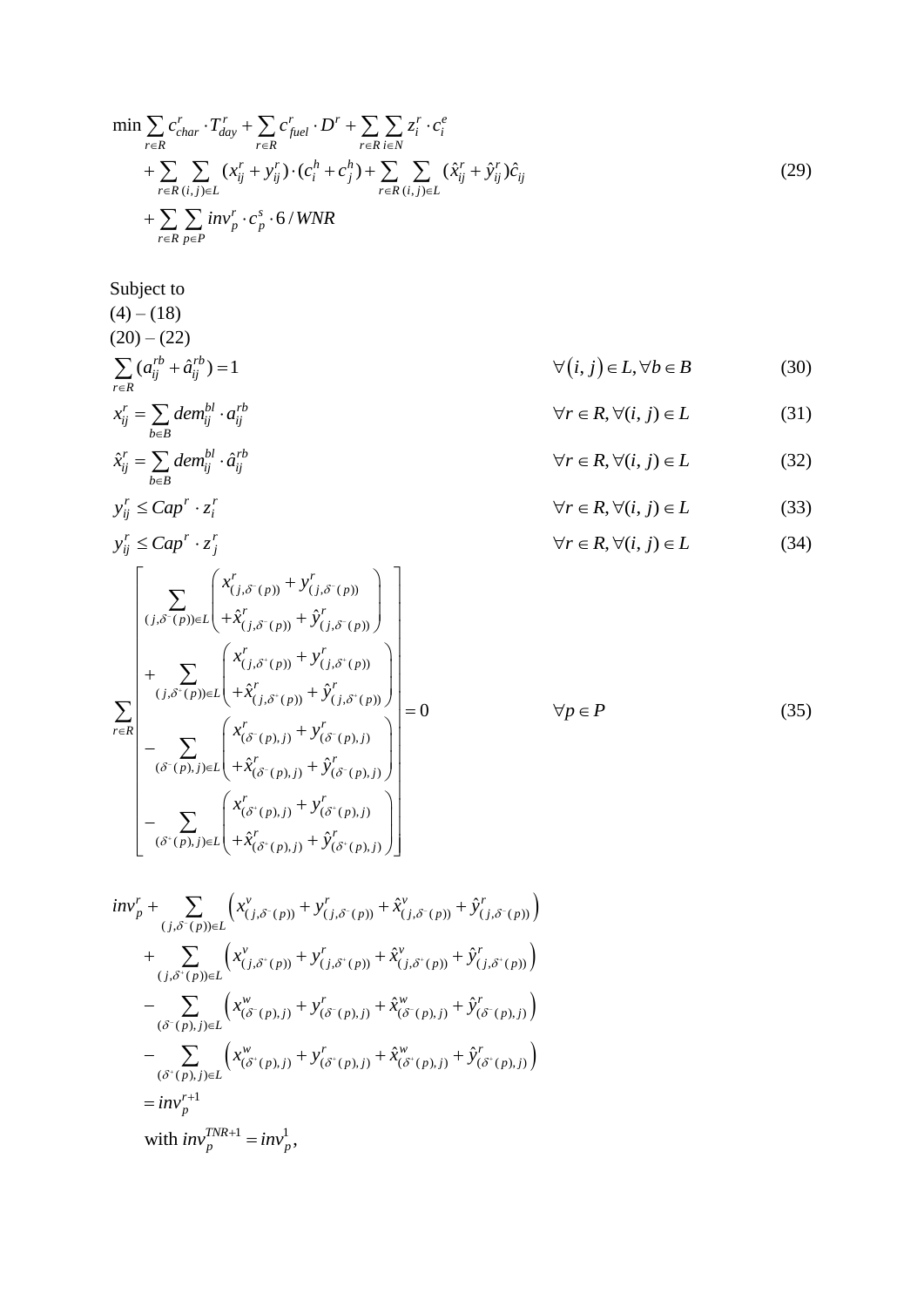| $v = \begin{cases} r - u & \text{if } r > u \\ r - u + TNR & \text{else} \end{cases}$ and      |                                                          |      |
|------------------------------------------------------------------------------------------------|----------------------------------------------------------|------|
| $w = \begin{cases} r + u & \text{if } r \leq TNR - u \\ r + u - TNR & \text{else} \end{cases}$ | $\forall p \in P$                                        | (36) |
| $inv_p^r \le inv_p^{max}$                                                                      | $\forall r \in R, \forall p \in P$                       | (37) |
| $a_{ij}^{rb} \geq 0$                                                                           | $\forall r \in R, \forall (i, j) \in L, \forall b \in B$ | (38) |
| $\hat{a}_{ii}^{rb} \geq 0$                                                                     | $\forall r \in R, \forall (i, j) \in L, \forall b \in B$ | (39) |
| $y''_{ii} \geq 0$ and integer                                                                  | $\forall r \in R, \forall (i, j) \in L$                  | (40) |
| $\hat{y}_{ii}^r \ge 0$ and integer                                                             | $\forall r \in R, \forall (i, j) \in L$                  | (41) |
| $inv_p^r \geq 0$ and integer                                                                   | $\forall r \in R, \forall p \in P$                       | (42) |

The objective of the model is to minimize total costs of fulfilling all transport demand for loaded containers and balancing the network by repositioning empty containers. The first four terms in objective function (29) indicate respectively charter and crew costs, fuel and maintenance costs, port entry costs and container handling costs, similar as in the model in Section 3.1. The fifth term represents the cost of transporting loaded and empty containers by other means than the chartered vessel. The last cost term represents storage costs for containers at each port. These costs depend on container inventory levels and the time between two roundtrips which is indicated by 6/*WNR* i.e. the number of days per week divided by the number of roundtrips per week. Revenues from transporting loaded containers are no longer considered since it is assumed that all transport demand should be fulfilled and hence revenues are constant. Revenues from transporting empty containers are not considered either since repositioning movements happen at the responsibility and expense of the shipping line itself. Constraints (4) to (18) and (20) to (22) are identical to those in the model in Section 3.1. Constraint (30) ensure that all transport demand is satisfied, either by the chartered vessel or by truck. The number of loaded containers transported on each link during a roundtrip is calculated by constraints (31) and (32). Constraints (33) and (34) indicate that empty containers may only be transported by barge between two nodes if both nodes are visited. Constraint (35) imposes container balancing at each port over the planning period while container inventories during the planning period are controlled by constraints (36) and (37). Finally, constraints (38) to (42) restrict the domain of the decision variables.

For problems with varying weekly demand, no changes have to be made to the formulation. When considering a problem in which multiple vessels will be used to offer roundtrip services, a small modification to the formulation is required. Since different vessels may arrive at ports at different moments during the day and week, it is no longer possible to take daily inventories into account. Hence all inventory-related parameters ( $c<sub>r</sub>$ <sup>\*</sup>)  $c_p^s$ ,  $inv_p^{max}$  $inv_p^{max}$ ), variables

 $\left(\textit{inv}\right)_{r}^{r}$  $inv_p^r$ ) and constraints (36), (37) and (42) as well as the last term of objective function (29) are removed from the formulation. Constraint (35) still ensures container balancing over the total planning period.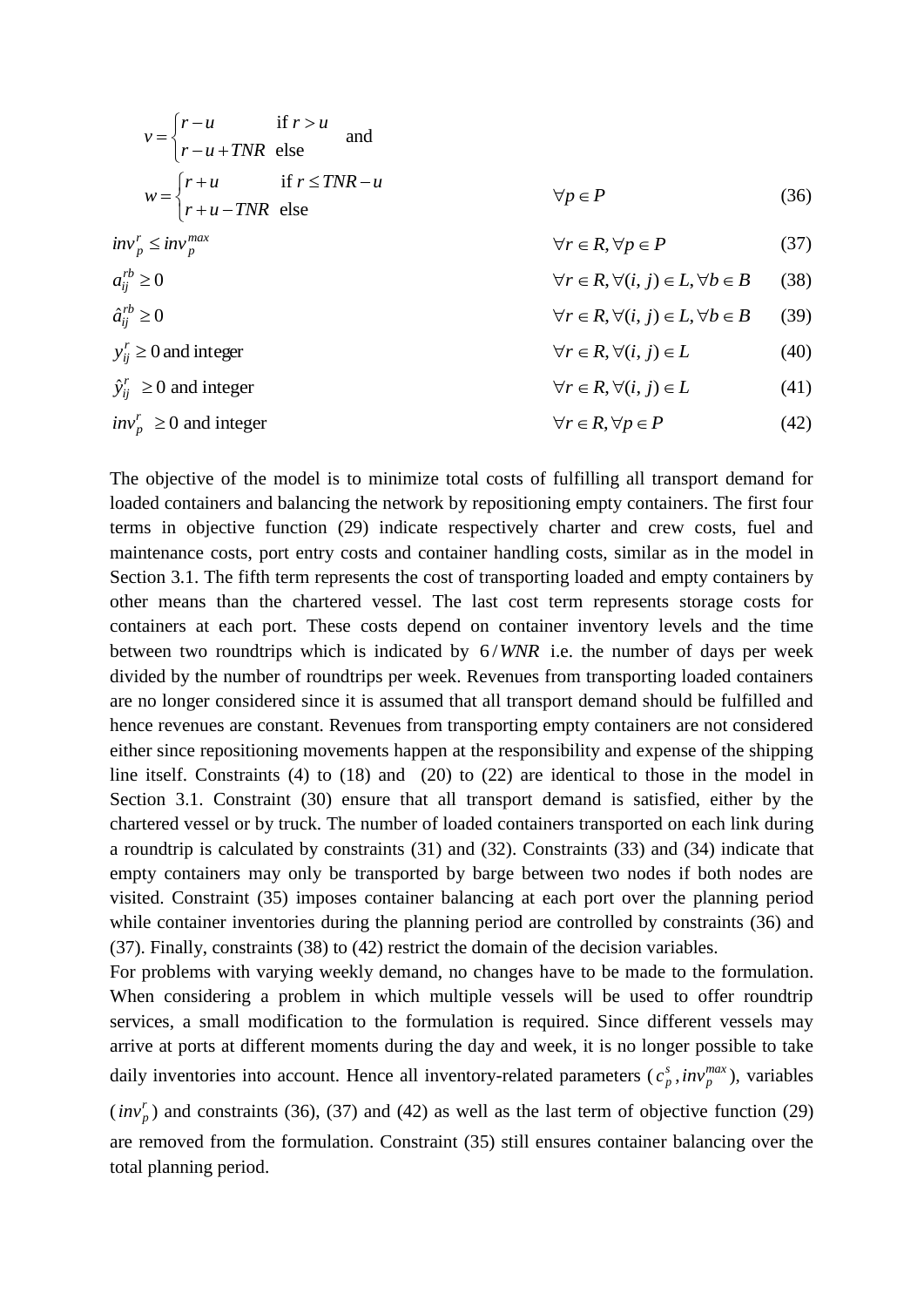### 4.2 Numerical experiments

Shipping lines have two options to plan empty container repositioning movements when organizing their own barge services. One option is to plan barge services based on loaded container transport demand in a first step and empty container movements separately in a second step. The second option is to plan barge services and empty container movements simultaneously by solving the model described in the Section 4.1. In this section, numerical experiments are presented for both options. The same ten random problem instances as in Section 3.2 are used. All transport demands are assumed to be loaded container transport demands. Again three scenarios are tested: (1) a single vessel and constant weekly demand, (2) a single vessel and varying weekly demand and (3) multiple vessels and constant weekly demand.

Results for the first scenario are presented in Tables 4 and 5 for respectively separately and simultaneously planning barge services and empty container repositioning. Six service types are considered as shown in the first row. For each of them, the second row indicates average weekly costs. The third row shows the percentage of total transport demand which is satisfied by barge. The remainder is satisfied by road transport. Row four presents the percentage of available time used by the vessel on average. The capacity usage by loaded containers when entering and leaving the port area of Antwerp is shown in row five. The percentage of empty container transports in total transports and average computation times are indicated in rows six and seven. Finally, average cost reductions through the simultaneous planning of barge services and empty container repositioning movements are indicated in the last row of Table 5.

| Service type                      | 300/1  | 300/2  | 150/2  | 150/3  | 100/2  | 100/3  |
|-----------------------------------|--------|--------|--------|--------|--------|--------|
| Weekly cost $(\epsilon)$          | 109926 | 121358 | 121138 | 155636 | 145527 | 155019 |
| Transports by barge (%)           | 63.6   | 64.4   | 57.2   | 39.4   | 38.3   | 37.3   |
| Available time used by vessel (%) | 72.3   | 98.1   | 94.0   | 93.0   | 76.3   | 95.9   |
| Vessel capacity used (loaded) (%) | 97.1   | 59.4   | 90.1   | 55.7   | 95.2   | 75.6   |
| Empty container transports (%)    | 30.9   | 32.7   | 33.6   | 31.4   | 33.8   | 32.7   |
| Average computation time (s)      | 1.0    | 1.0    | 1.0    | 1.0    | 1.0    | 1.0    |

Table 4: Results for scenario one: separate planning

Table 5: Results for scenario one: simultaneous planning

| Service type                      | 300/1  | 300/2  | 150/2  | 150/3  | 100/2  | 100/3  |
|-----------------------------------|--------|--------|--------|--------|--------|--------|
| Weekly cost $(\epsilon)$          | 108065 | 114590 | 118494 | 142900 | 138900 | 146784 |
| Transports by barge (%)           | 66.9   | 66.7   | 58.5   | 49.4   | 44.6   | 43.4   |
| Available time used by vessel (%) | 74.1   | 98.6   | 93.8   | 99.7   | 83.8   | 98.7   |
| Vessel capacity used (loaded) (%) | 92.7   | 52.3   | 85.2   | 46.3   | 88.9   | 62.7   |
| Empty container transports (%)    | 29.4   | 31.3   | 32.7   | 30.6   | 32.1   | 31.2   |
| Average computation time (s)      | 1.0    | 1.0    | 1.4    | 1.5    | 2.0    | 2.2    |
| Average cost reduction $(\%)$     | 17     | 5.6    | 2.2    | 8.2    | 4.6    | 5.3    |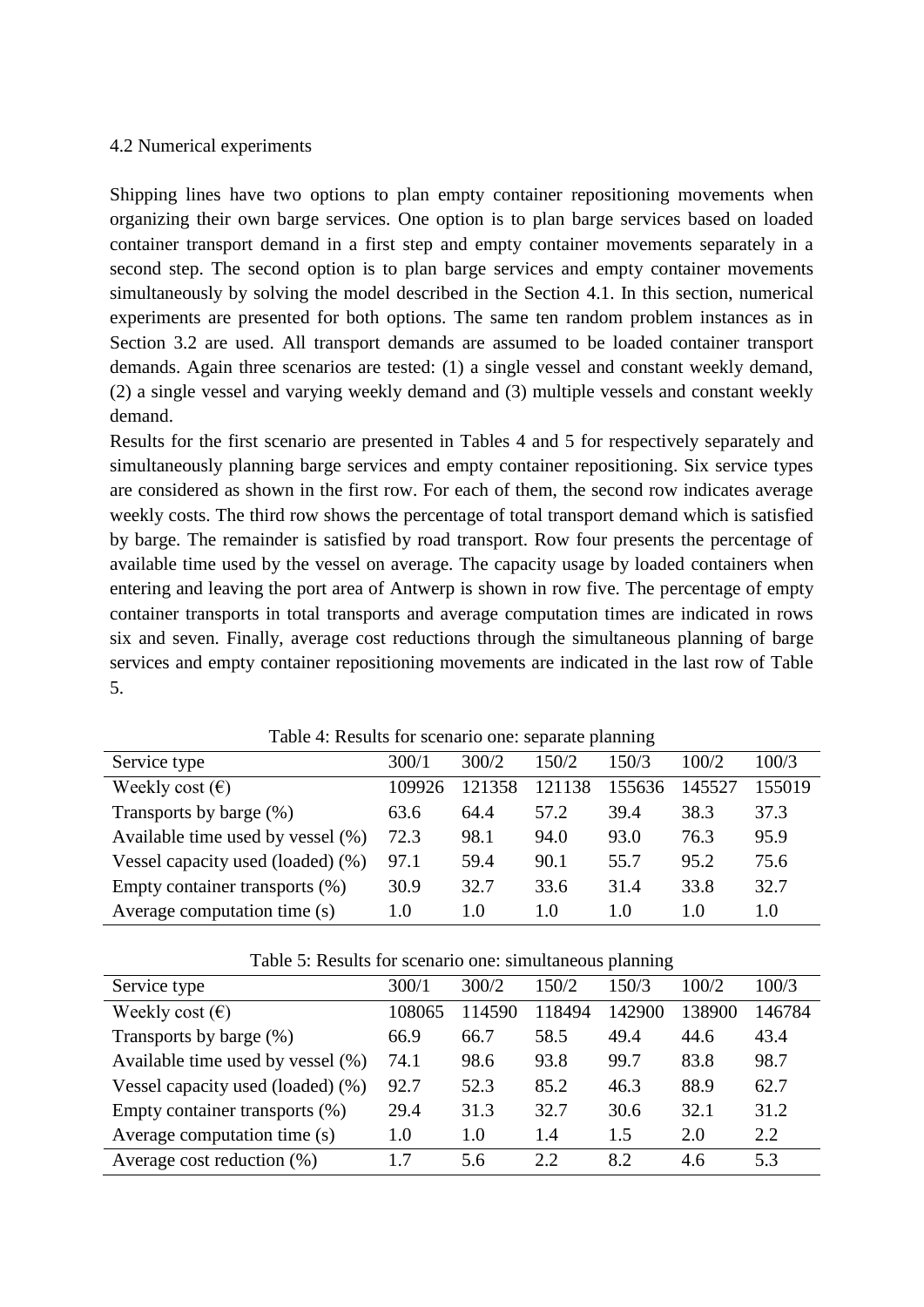Similar observations as for the problem from the perspective of barge operators may be made from Tables 4 and 5. For each vessel type, the service type with the lowest number of weekly roundtrips leads to the best use of available vessel capacity and lowest costs. A high number of weekly roundtrips generally results in situations with inefficient capacity usage due to time constraints. Average time and capacity usage are higher than in Section 3.2 since in this section fractions of transport demand of a client may be satisfied by barge transport while the remainder of the transport demand is satisfied by road transport. The portion of empty container transports in total transports ranges around 30% which is considerably higher than in Section 3.2. This is a result of the container balancing constraints that are imposed. The fraction of transports performed by barge ranges on average between 43 to 67% of all transports. Finally, simultaneously planning barge services and empty container repositioning movements results in cost reductions of one to eight percent, mainly due to the fact that different shipping routes are chosen for both options.

Average results for the second scenario are shown in Tables 6 and 7. The same transport demand instances as for scenario one are used but it is assumed that 30% of the clients have demand only every two weeks. Average weekly costs are lower for this scenario due to lower total transport demand. As a consequence, average percentage of transports by barge are slightly higher than for the first scenario. Other results are similar to those of scenario one.

| Tuble of Incounts for Section to two: Separate promining |       |       |       |        |        |        |  |
|----------------------------------------------------------|-------|-------|-------|--------|--------|--------|--|
| Service type                                             | 300/1 | 300/2 | 150/2 | 150/3  | 100/2  | 100/3  |  |
| Weekly cost $(\epsilon)$                                 | 76096 | 88854 | 88317 | 107456 | 100349 | 106475 |  |
| Transports by barge (%)                                  | 72.5  | 73.1  | 62.1  | 47.9   | 47.9   | 45.2   |  |
| Available time used by vessel (%)                        | 64.4  | 88.3  | 84.0  | 86.3   | 73.4   | 86.1   |  |
| Vessel capacity used (loaded) (%)                        | 80.5  | 45.0  | 72.5  | 45.9   | 84.9   | 63.2   |  |
| Empty container transports (%)                           | 30.1  | 33.3  | 34.7  | 31.8   | 35.3   | 33.1   |  |
| Average computation time (s)                             | 1.0   | 1.0   | 1.0   | 1.0    | 1.0    | 1.0    |  |

Table 6: Results for scenario two: separate planning

| Service type                      | 300/1 | 300/2 | 150/2 | 150/3 | 100/2 | 100/3 |
|-----------------------------------|-------|-------|-------|-------|-------|-------|
| Weekly cost $(\epsilon)$          | 72574 | 81790 | 82785 | 96400 | 95909 | 97883 |
| Transports by barge (%)           | 76.6  | 78.7  | 67.9  | 59.9  | 51.9  | 54.5  |
| Available time used by vessel (%) | 66.0  | 92.6  | 89.4  | 95.5  | 79.2  | 97.4  |
| Vessel capacity used (loaded) (%) | 78.5  | 42.7  | 72.5  | 41.9  | 79.3  | 57.3  |
| Empty container transports (%)    | 29.3  | 31.8  | 33.0  | 30.6  | 32.7  | 32.0  |
| Average computation time (s)      | 1.3   | 1.7   | 5.2   | 5.7   | 26.1  | 13.5  |
| Average cost reduction $(\%)$     | 4.6   | 8.0   | 6.3   | 10.3  | 4.4   | 8.1   |

Table 7: Results for scenario two: simultaneous planning

Again twenty-one service types with two vessels are analyzed for the third scenario. Results of the six service types which offer on average the lowest costs are presented in Tables 8 and 9. Since two vessels are employed, a larger portion of total transports are performed by barge compared with the first scenario. As a result, less costly road transports are required and weekly costs are on average lower than when a single vessel is employed. On the other hand, the percentage of empty containers in total transports increases compared with scenario one.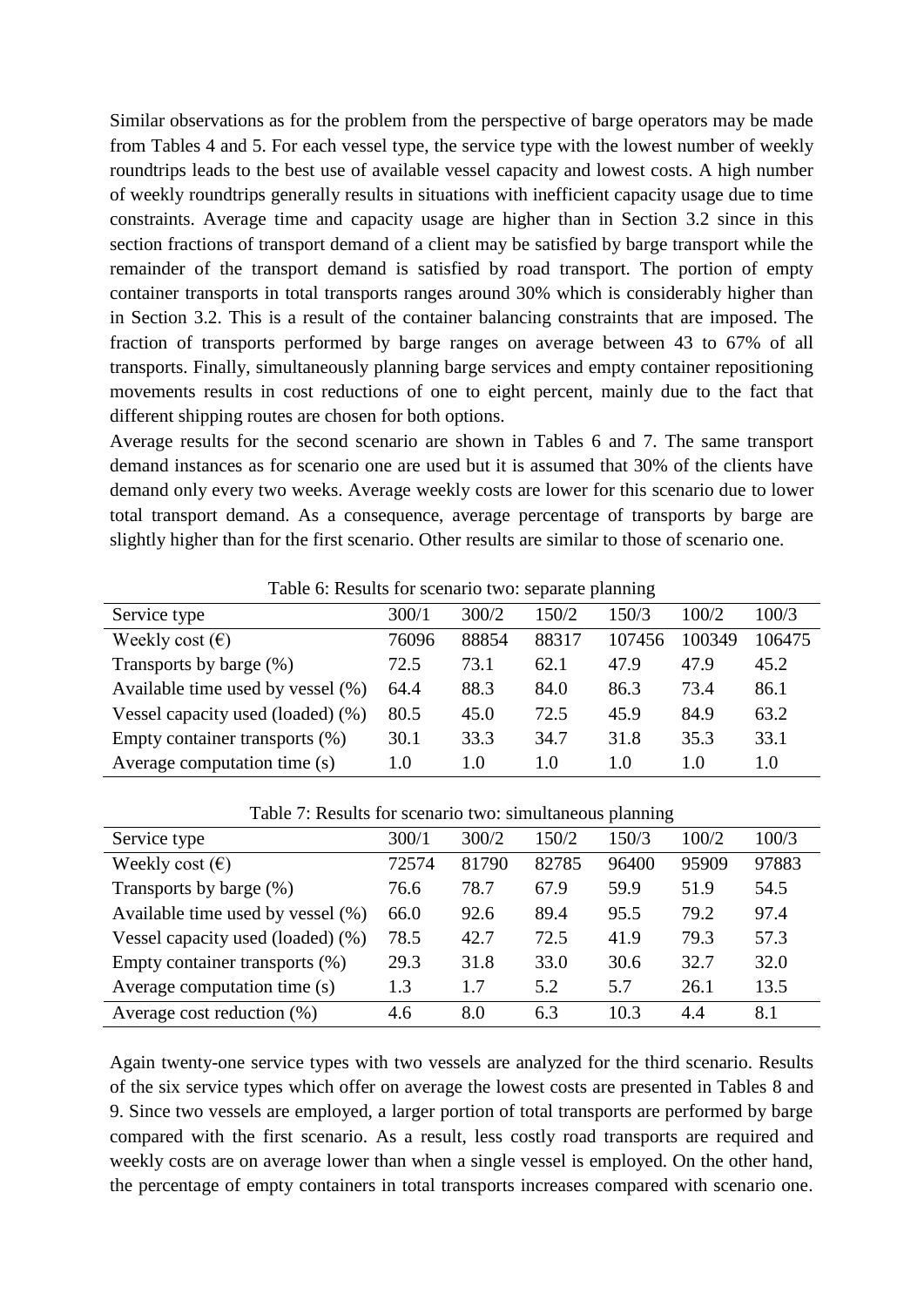This is caused by the fact that daily container inventories are not taken into account and only container balancing constraints over the total planning period are imposed in the third scenario. This offers more flexibility for empty container repositioning. Although the percentage of empty containers in total transport increases, the portion of these empty container transports which is carried out by costly road transportation is reduced drastically from 36 to 15%. Finally, average cost reductions from simultaneously planning barge services and empty container repositioning movements are much larger for the third scenario compared with scenarios one and two. The reason is as follows. When barge services are planned only based on loaded container transport demand, for some instances it is better not to perform all roundtrips of both vessels. If capacity usage during a roundtrip would be too small, it might be more cost-efficient not to make a roundtrip, thereby saving charter and fuel costs, while transporting containers by truck. In case empty container repositioning needs are taken into account, capacity usage of the vessels will be higher and performing these roundtrips might in some cases be cheaper than transporting all containers by truck.

| Table 8: Results for scenario three: separate planning |        |        |        |        |        |        |  |  |
|--------------------------------------------------------|--------|--------|--------|--------|--------|--------|--|--|
| Service type                                           | 300/1  | 300/1  | 300/1  | 300/2  | 150/2  | 150/2  |  |  |
|                                                        | 300/2  | 150/2  | 150/3  | 150/2  | 150/2  | 150/3  |  |  |
| Weekly cost $(\epsilon)$                               | 122257 | 122892 | 123833 | 133714 | 125177 | 125049 |  |  |
| Transports by barge (%)                                | 85.1   | 79.3   | 78.8   | 75.2   | 76.3   | 74.8   |  |  |
| Available time used by vessel (%)                      | 70.5   | 64.1   | 74.6   | 81.4   | 80.0   | 86.7   |  |  |
| Vessel capacity used (loaded) (%)                      | 63.8   | 74.7   | 64.4   | 67.6   | 77.4   | 72.8   |  |  |
| Empty container transports (%)                         | 45.6   | 45.5   | 45.3   | 45.7   | 45.2   | 36.5   |  |  |
| Average computation time (s)                           | 1.7    | 2.8    | 2.1    | 1.2    | 2.1    | 3.6    |  |  |

Table 8: Results for scenario three: separate planning

| Table 9: Results for scenario three: simultaneous planning |        |        |        |        |        |        |  |  |
|------------------------------------------------------------|--------|--------|--------|--------|--------|--------|--|--|
| Service type                                               | 300/1  | 300/1  | 300/1  | 300/2  | 150/2  | 150/2  |  |  |
|                                                            | 300/2  | 150/2  | 150/3  | 150/2  | 150/2  | 150/3  |  |  |
| Weekly cost $(\epsilon)$                                   | 105946 | 108486 | 108865 | 106238 | 111093 | 111233 |  |  |
| Transports by barge (%)                                    | 93.7   | 87.0   | 88.2   | 90.8   | 82.5   | 83.0   |  |  |
| Available time used by vessel (%)                          | 76.9   | 73.9   | 82.6   | 88.4   | 81.8   | 89.5   |  |  |
| Vessel capacity used (loaded) (%)                          | 53.3   | 66.8   | 51.7   | 58.1   | 69.0   | 58.6   |  |  |
| Empty container transports (%)                             | 44.4   | 44.4   | 44.5   | 44.4   | 44.4   | 35.7   |  |  |
| Average computation time (s)                               | 3.0    | 8.5    | 9.8    | 7.3    | 38.4   | 18.3   |  |  |
| Average cost reduction $(\%)$                              | 13.3   | 11.7   | 12.1   | 20.6   | 11.3   | 11.1   |  |  |

Table 9: Results for scenario three: simultaneous planning

As shown in the previous paragraphs, the proposed model may be used by shipping lines to determine the best service type and the corresponding shipping routes for a given demand scenario while taking empty container repositioning into account. A sensitivity analysis on costs and freight rates may be performed as well. Additionally, the model may be applied for supporting long term strategic decisions. For example, the effect of changes in the network and service network configurations on the hinterland transport chain may be analyzed, as explained in the following paragraph.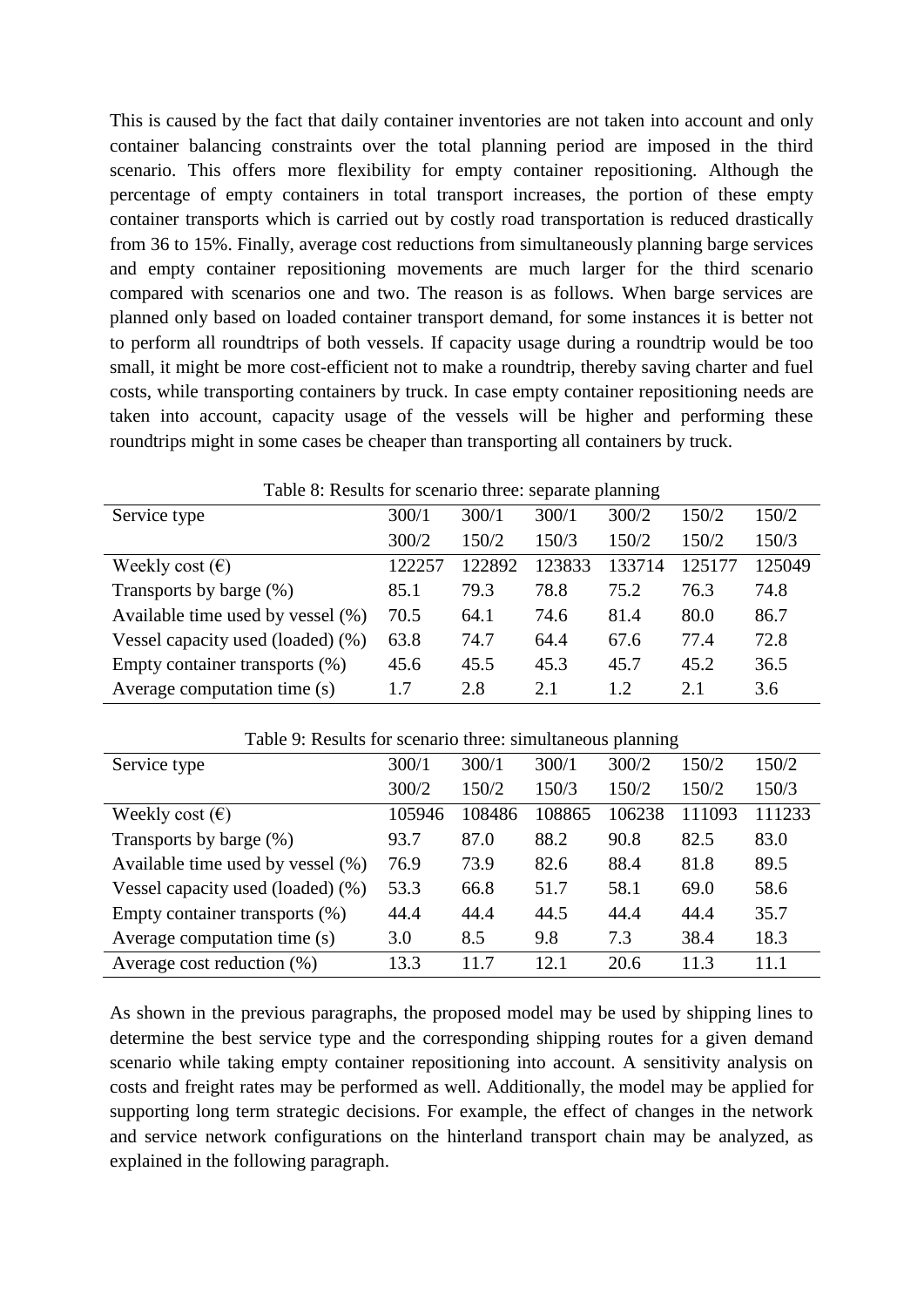In the numerical experiments described in this paper, it is assumed that empty container hubs are only located at both river banks in the port of Antwerp while all hinterland ports have a maximum storage capacity of twenty containers. The starting inventory at these hinterland ports is chosen by the model. Examples of strategic decisions that may be analyzed include increasing or reducing container storage capacity of hinterland ports and the establishment of an empty container hub at one of the hinterland ports. For example, for the instances used in this paper, a decrease of the storage capacity at the hinterland ports to ten containers reduces profits on average by 1.21%, while establishing an empty container hub at the hinterland port in Genk yields an average increase in profits of 1.50%. To correctly interpret the magnitude of these changes, it is necessary to have information on the cost of implementing the decisions.

### **5. Conclusions and future research**

In this paper, a tactical planning model for service network design in barge transportation along a single waterway is proposed. The model may be used as a decision support tool for barge operators and shipping lines that want to offer roundtrip barge services between a major seaport and several hinterland ports. It allows to calculate optimal shipping routes for a given vessel capacity and roundtrip frequency. A case study on the hinterland network of the port of Antwerp in Belgium is presented. To demonstrate the versatility and flexibility of the model, it is applied from the perspective of barge operators as well as from the perspective of shipping lines that offer door-to-door transport services. In the latter case, empty container repositioning decisions should be taken into account. Numerical experiments for three scenarios are presented to indicate how the model may be used in practice. Results indicate that shipping lines may reduce costs by simultaneously planning barge services and empty container repositioning movements instead of planning empty container repositioning movements in a post-optimization phase.

Future research could focus on how uncertainty regarding transport demand could be taken into account by the model. Reserving a portion of vessel capacity for unexpected increases in transport demand may be an opportunity. Similar to the concept of safety stock in inventory theory, the amount of capacity to be reserved should depend on the variability of transport demand. Furthermore, additional numerical experiments may be performed to analyze whether the model can still be solved efficiently for larger problem instances (increase in number of ports, vessels, clients or weeks). Finally, the model may be tested on real-life problem instances in order to compare its results with decisions made in practice. It may be analyzed to what extent the model improves the current decision making process and whether additional elements may be introduced in the model to further improve its applicability in practice.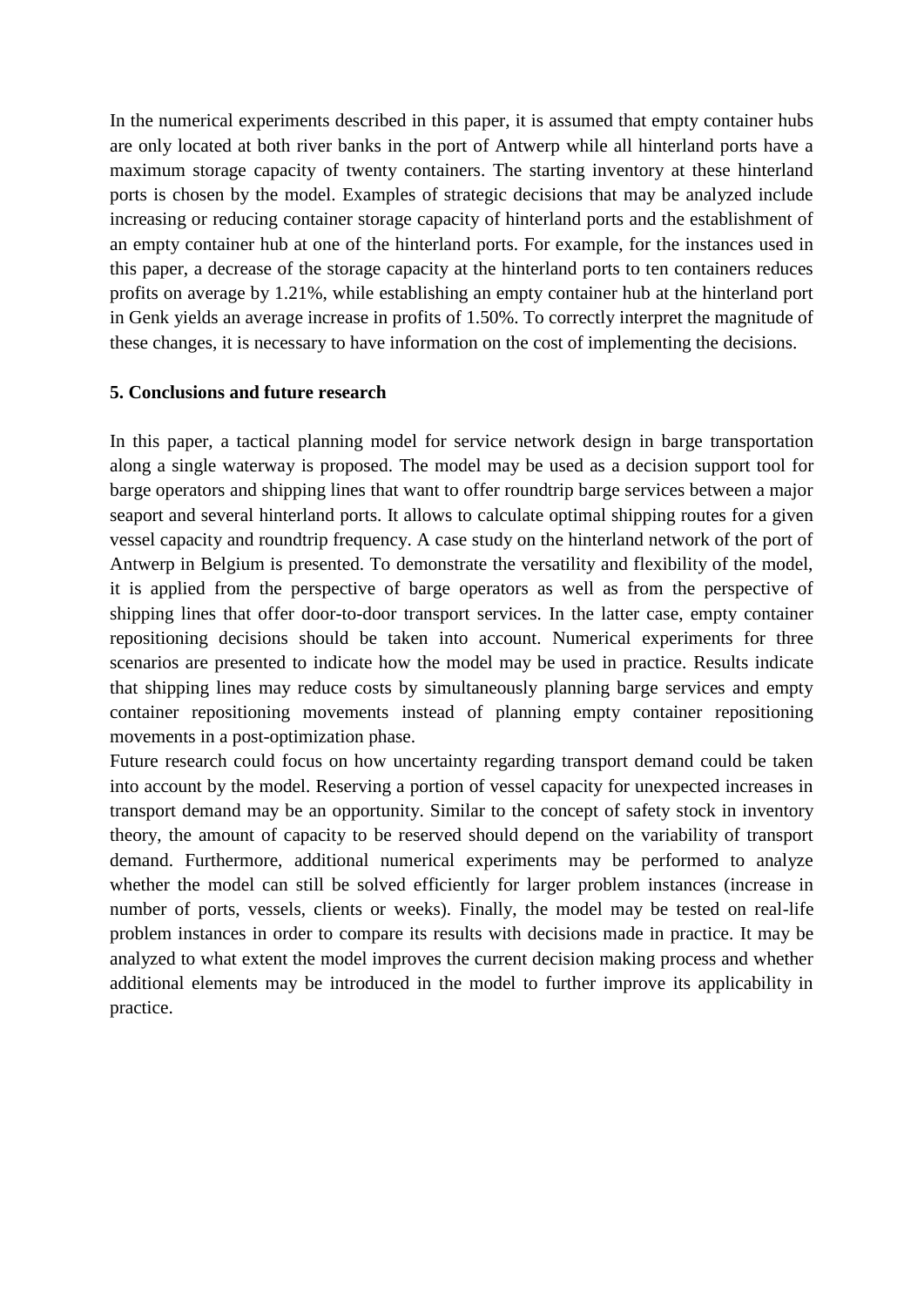#### Reference List

[1] R. Konings, Network Design for Intermodal Barge Transport, Transportation Research Record: Journal of the Transportation Research Board, 1820 (2003) 17-25.

[2] Port of Antwerp. Annual Report 2009. 2009. Antwerp Port Authority. 14-7-2011. Ref Type: Report

- [3] A. Caris, C. Macharis, and G.K. Janssens, Planning Problems in Intermodal Freight Transport: Accomplishments and Prospects, Transportation Planning & Technology, 31 (2008) 277-302.
- [4] T.G. Crainic and G. Laporte, Planning models for freight transportation, European Journal of Operational Research, 97 (1997) 409-438.
- [5] T.G. Crainic, Service network design in freight transportation, European Journal of Operational Research, 122 (2000) 272-288.
- [6] N. Wieberneit, Service network design for freight transportation: A review, OR Spectrum, 30 (2008) 77-112.
- [7] T.G. Crainic and K.H. Kim, Intermodal Transportation, in: C. Barnhart and G. Laporte (Eds.), Transportation, Handbooks in Operations Research and Management Science Vol. 14*,* Elsevier, 2007, pp. 467-537.
- [8] J. Woxenius, Generic Framework for Transport Network Designs: Applications and Treatment in Intermodal Freight Transport Literature, Transport Reviews, 27 (2007) 733-749.
- [9] A. Caris, C. Macharis, and G.K. Janssens, Corridor network design in hinterland transportation systems, Flexible Services and Manufacturing, Forthcoming (2012).
- [10] R. Konings, Hub-and-Spoke Networks in Container-on-Barge Transport, Transportation Research Record: Journal of the Transportation Research Board, 1963 (2006) 23-32.
- [11] B. Groothedde, C. Ruijgrok, and L. Tavasszy, Towards collaborative, intermodal hub networks: A case study in the fast moving consumer goods market, Transportation Research Part E: Logistics and Transportation Review, 41 (2005) 567-583.
- [12] V. Maraš, Determining Optimal Transport Routes of Inland Waterway Container Ships, Transportation Research Record: Journal of the Transportation Research Board, 2062 (2008) 50-58.
- [13] K. Shintani, A. Imai, E. Nishimura, and S. Papadimitriou, The container shipping network design problem with empty container repositioning, Transportation Research Part E: Logistics and Transportation Review, 43 (2007) 39-59.
- [14] S.T. Choong, M.H. Cole, and E. Kutanoglu, Empty container management for intermodal transportation networks, Transportation Research Part E: Logistics and Transportation Review, 38 (2002) 423-438.